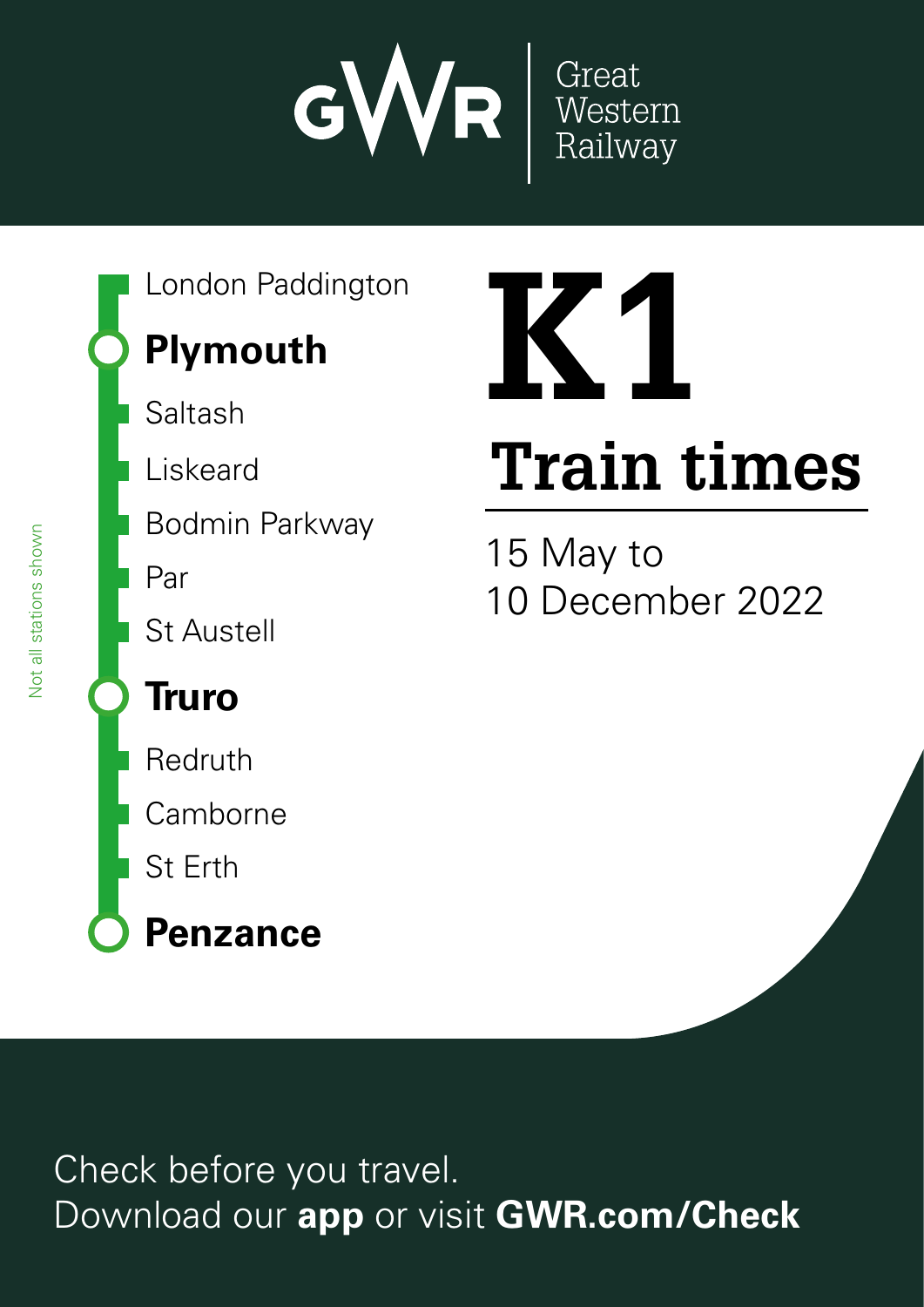#### **This timetable shows trains between Plymouth and Penzance (Cornish Main Line).**

#### **Changes to published times**

Improvement works may affect services, especially at<br>weekends. Services may also be different on public holidays. Always check your journey before you leave at **GWR.com/check** 

#### **Replacement buses**

Animals†, non-folding bikes, and large items of luggage<br>can't be carried on our buses. h Assistance dogs can be carried.



#### **Penalty Fares** If you don't have a valid ticket you may have to

pay a Penalty Fare.

Find out more at **GWR.com/revenueprotection GWR.com** 

#### **National Rail**

Find out more about train times and fares. Call **03457 48 49 50**\* (24 hours, calls may be recorded) or go to **nationalrail.co.uk** Standard network charges application of the higher. Calls from mobiles may be higher. The higher of the higher. The higher of the higher. The higher of the higher of the higher of the higher of the higher. The higher of th **03457 000 125\* GRAN<br>GWR**<br>TS times.<br>Search<br>Search Download our app to purchase the purchase time to purchase the check and checks are the checks and checks are the check and checks are the check and checks are the check and checks are  $\frac{1}{2}$  on  $\frac{1}{2}$  on  $\frac{1}{2}$  o <mark>ar</mark><br>m<br>nal Poss out of the miss of the miss of the miss of the miss of the miss of the miss of the miss of the miss of the miss of the miss of the miss of the miss of the miss of the miss of the miss of the miss of the miss of the mi

You can also find the National Rail Conditions of Travel here.

#### **PlusBus** ¬

**PlusBus .......**<br>An add-on ticket which gives you discounted bus travel to and from many of our stations. Find out more at **plusbus.info** op<br>dai<br>A ico<br>m<br>**er**:<br>ra es<br>Fil<br>**ail** 

#### **The Devon & Cornwall Rail Partnership**

This Partnership works to promote rail travel in the region and to improve services and facilities at our stations. Find out more at **dcrp.org.uk**



#### **Passenger Assist**

You can arrange help, check station accessibility, buy a ticket and reserve a seat by calling us on Freephone **0800 197 1329** or by text relay **18001 0800 197 1329** (open 0600 to 2300, 7 days a week, except Christmas Day).

You may book assistance by completing the online booking form available on our website.

#### **Station accessibility**

All of our stations are classified for their level of accessibility: **Category A:** This station has step-free access to all platforms

| <b>Category B:</b> This station has a degree of<br>step-free access to the platform,<br>which may be in both directions or<br>in one direction only. Check details<br>on our website |
|--------------------------------------------------------------------------------------------------------------------------------------------------------------------------------------|
| <b>Category C:</b> This station does not have                                                                                                                                        |

step-free access to any platform

Full details can be found at **GWR.com/PassengerAssist**

#### **Operator**

GW Great Western Railway NR Network Rail For details of accessibility at any station, check **nationalrail.co.uk**

#### **Large print timetables** are

available for our partially sighted customers.

#### Call **03457 000 125**\* or email **GWR.Feedback@GWR.com**

\* Standard network charges apply. Calls from mobiles may be higher.

#### **Bags and Luggage**

You can bring up to 3 pieces of luggage, with a maximum size of 30 x 70 x 90cm. Small and medium sized bags can be stored under your seats or in the overhead racks. Large items can be stored in the dedicated luggage areas. Surfboards can't be taken on our IET trains. Look for GWR trains shown with a  $\blacksquare$  symbol in our timetables.

#### **Bikes**

You must reserve a bike space on many of our services. These are shown in our timetables. Space is limited, so we have a strict first-come, first-served policy. Book a space at your nearest staffed station, through our Customer Support team, or when you buy your ticket online at **GWR.com**

#### **Short platforms**

Some stations have short platforms. In some cases, you can only join or leave the train from certain carriages. Please listen for announcements.

**Free Wi-Fi and plug sockets** are available on most of our trains. Fi<br>Du<br>D

#### **Delay Repay**

You are entitled to compensation if your journey has been delayed for 15 minutes or more. Find out more at **GWR.com/DelayRepay More information**<br> **More information**<br> **More information**<br> *More information* Y<sub>C</sub><br>G<br>G **been** 

#### **Great Western Railway Customer Panel**

Our panel is set up for you to tell us your thoughts and give us feedback on how we are doing. Find out more at **GWR.com/Panel** London Paddington

#### **Transport Focus**

The UK's independent watchdog for passengers and road users. Call **0300 123 2350**<sup>\*</sup> or find out more at **transportfocus.org.uk**

#### **Seat reservations on GWR services**

#### \$**(Shown on our Intercity Express Trains, and some long distance regional trains)**

Reservations are recommended on many of our trains. When you try and buy a ticket, we will allocate you a seat if one is available. We leave some space for those with walk-up tickets, or who may have been disrupted.

If you buy a ticket on the day of travel, we may allocate you a space instead of a specific seat. Sit in any unreserved seat<br>in your class of travel, following any current social distancing rules as best you can.

#### **Our seat guarantee**

If you have a reservation on a GWR service and have to stand, you are entitled to compensation. Find out more at **GWR.com** ru<br>**O**<br>If<br>yo  $15$  May  $15$ gı<br>10 ê<br>11 December Download our **app** or visit **GWR.com/Check**

\* Standard network charges apply. Calls from mobiles may be higher All information correct at time of publication. Errors and omissions excepted. Download the most up-to-date version at **GWR.com/timetables** wn<br>E

**Penzance**

Check before you travel.

|                              |            |                 | <b>Access</b>   |                          | <b>Ticket office hours</b> |                            | <b>Ticket</b> |                |                 | <b>Bike</b> |
|------------------------------|------------|-----------------|-----------------|--------------------------|----------------------------|----------------------------|---------------|----------------|-----------------|-------------|
| <b>Station</b>               | <b>CRS</b> | <b>Operator</b> | <b>Category</b> | <b>Weekdays</b>          | <b>Saturdays</b>           | <b>Sundays</b>             | machine       | <b>Toilets</b> | <b>Car Park</b> | Rack        |
| <b>Bodmin Parkway</b>        | <b>BOD</b> | GW              | B               | 0610-2000                | 0630-2000                  | 1035 - 1940                | ●             | $\bullet$      | $\bullet$       |             |
| <b>Bristol Temple Meads</b>  | <b>BRI</b> | <b>NR</b>       | Α               | 0530-2130                | 0530-2130                  | 0645-2130                  | C             | $\bullet$      | 0               |             |
| Camborne                     | <b>CBN</b> | GW              | B               | 0645-1400                | 0645-1400                  | Closed                     | $\bullet$     | $\bullet$      | $\bullet$       |             |
| <b>Cardiff Central</b>       | CDF        | <b>TW</b>       | Α               | 0630-1930                | 0630-1930                  | 0630-1930                  |               |                |                 |             |
| <b>Devonport</b>             | <b>DPT</b> | GW              | B               | Unstaffed                | Unstaffed                  | Unstaffed                  |               |                |                 |             |
| <b>Dockyard</b>              | <b>DOC</b> | GW              | С               | Unstaffed                | Unstaffed                  | Unstaffed                  |               |                |                 |             |
| <b>Exeter St Davids</b>      | <b>EXD</b> | GW              | A               | 0545-2040                | 0615-2000                  | 0730-2040                  |               | $\bullet$      |                 |             |
| Hayle                        | <b>HYL</b> | GW              | B               | Unstaffed                | Unstaffed                  | Unstaffed                  |               |                | O               |             |
| Keyham                       | <b>KEY</b> | GW              | $\mathsf{C}$    | Unstaffed                | Unstaffed                  | Unstaffed                  |               |                |                 |             |
| <b>Liskeard</b>              | LSK        | GW              | B               | 0615-1845                | 0615-1845                  | 0915-1645                  |               | $\bullet$      | Ο               |             |
| <b>London Paddington</b>     | PAD        | <b>NR</b>       | A               | 24 hrs                   | 24 hrs                     | 24 hrs                     |               | $\bullet$      | $\bullet$       |             |
| Lostwithiel                  | LOS        | GW              | B               | Unstaffed                | Unstaffed                  | Unstaffed                  |               |                | Ο               |             |
| <b>Menheniot</b>             | <b>MEN</b> | GW              | B               | Unstaffed                | Unstaffed                  | Unstaffed                  |               |                | $\bullet$       |             |
| Newquay                      | <b>NQY</b> | GW              | Α               | 0945-1515<br>Summer Only | 0900-1800<br>Summer Only   | 0930-1630<br>Summer Only   |               |                |                 |             |
| <b>Newton Abbot</b>          | <b>NTA</b> | GW              | A               | 0550-1910                | $0610 - 1750$              | 0845-1810                  | $\bullet$     | $\bullet$      | ●               | ●           |
| Par                          | PAR        | GW              | B               | 0720-1410                | 0720-1410                  | Closed                     |               |                | Δ               |             |
| <b>Penzance</b>              | PNZ        | GW              | A               | 0605-2010                | 0615-1810                  | 0845-1730                  | $\bullet$     | $\bullet$      | $\bullet$       |             |
| Plymouth                     | PLY        | GW              | А               | 0625-2000                | 0625-1900                  | 0800-2000                  | ٠             | ی ک            | Ο               |             |
| Reading                      | <b>RDG</b> | <b>NR</b>       | A               | 0515-2245                | 0530-2245                  | 0715 - 2245                | e             | $\bullet$      | $\bullet$       |             |
| Redruth                      | <b>RED</b> | GW              | B               | 0520-2020                | 0520-2020                  | 0900-2030                  |               | ی ک            | Ο               |             |
| <b>Saltash</b>               | <b>STS</b> | GW              | B               | Unstaffed                | Unstaffed                  | Unstaffed                  |               |                | $\bullet$       |             |
| <b>St Austell</b>            | SAU        | GW              | А               | 0550-1900                | 0650-1900                  | 0945-1645                  | ●             | $\bullet$      | Ο               |             |
| <b>St Budeaux Ferry Road</b> | <b>SBF</b> | GW              | B               | Unstaffed                | Unstaffed                  | Unstaffed                  |               |                |                 |             |
| <b>St Erth</b>               | <b>SER</b> | GW              | B               | 0715-1200<br>1230-1500   | 0715-1200<br>1230-1500     | 1015 - 1745<br>Summer Only |               | $\bullet$      |                 |             |
| <b>St Germans</b>            | <b>SGM</b> | GW              | B               | Unstaffed                | Unstaffed                  | Unstaffed                  |               |                |                 |             |
| <b>Taunton</b>               | <b>TAU</b> | GW              | Α               | 0450-0100                | 0610-2000                  | 0810-2000                  | Q             | ی ک            | O               |             |
| <b>Totnes</b>                | <b>TOT</b> | GW              | A               | 0725-1610                | 0725-1545                  | 1050-1825                  | $\bullet$     | $\bullet$      | $\bullet$       |             |
| Truro                        | <b>TRU</b> | GW              | B               | 0645-2005                | 0640-1905                  | 0915-1830                  | Ō             | ی ک            |                 |             |

**Plymouth**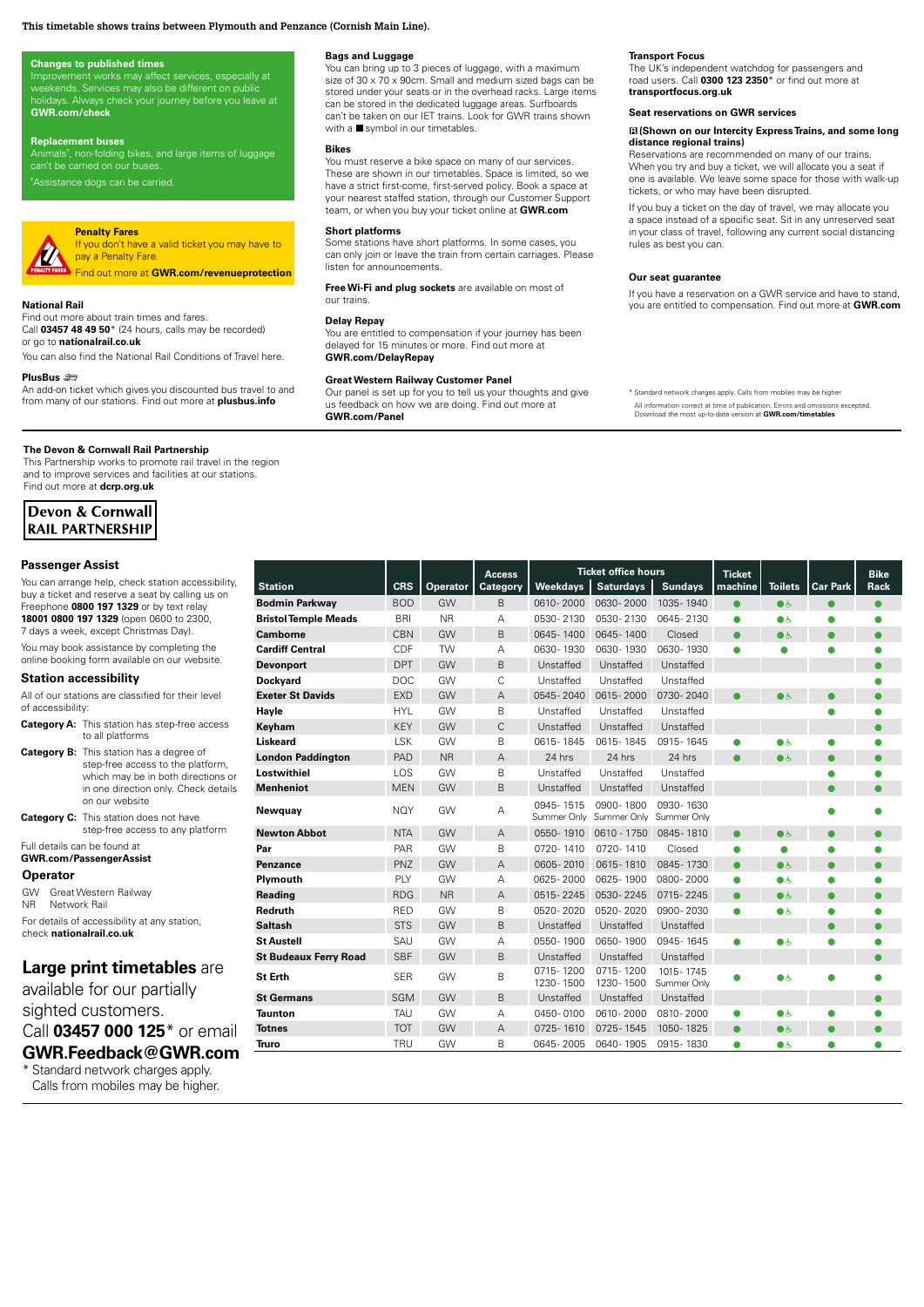#### **NOTES AND SYMBOLS**

| Bold         | Throuah service                                             | 志  | A trolley service of drinks and snacks is available for all |
|--------------|-------------------------------------------------------------|----|-------------------------------------------------------------|
| Light        | Connecting service                                          |    | or part of the journey                                      |
| Green        | Runs on certain days only, or has differences at some       |    |                                                             |
|              | stations. Please check notes for details                    | a  | Arrival time                                                |
| $^{\circ}$   | Minimum time, in minutes, you need to allow                 | d  | Departure time                                              |
|              | between connecting services (this is only shown at          | р  | Previous night                                              |
|              | stations where this differs from the standard 5 minute      | pu | Previous night. Stops to pick up passengers only            |
|              | allowance)                                                  | s  | Stops to set down passengers only                           |
| ٠            | Interchange with London Underground                         | u  | Stops to pick up passengers only                            |
| <b>MAG</b>   | Heritage railway connection. Operating days vary            | uf | On Fridays, only stops to pick up passengers                |
| æ            | PlusBus available. For more details, visit plusbus.info     | x  | Stops on request. Please tell the Conductor if you wish     |
| ▄            | Bike reservations are compulsory. First Class               |    | to leave. Please signal to the Driver if you wish to board  |
|              | accommodation, seat reservations, Wi-Fi and power           |    |                                                             |
|              | points are available                                        | c  | Previous night. Connection does not run on Sunday           |
| в            | Seat reservations recommended                               |    | nights / Monday mornings                                    |
| 皥            | Night Riviera Sleeper service with sleeping berths and      | е  | Connection does not run on Monday mornings                  |
|              | Standard Class seating. Sleeper and bike reservations       | f  | Change at Bristol Temple Meads and Taunton                  |
|              | are compulsory. Drinks and light snacks are available for   | g  | By changing at Taunton, passengers may depart at 0812       |
|              | all or part of the journey                                  | h  | Change at Bristol Temple Meads and Plymouth                 |
| $\mathsf{x}$ | Pullman fine dining available to First Class ticket holders |    | Connection applies from 12 September only                   |
|              | (also Standard Class ticket holders if space is available). | k  | Change at Taunton and Plymouth                              |
|              | A trolley service of drinks and snacks is also available    | m  | Change at Plymouth                                          |
|              | for all or part of the journey                              | n  | By changing at Taunton, passengers may depart at 0810       |
| 0815         | Pullman fine dining available when boarding at              | q  | Connection applies from 18 September only                   |
|              | highlighted times                                           | r  | From 18 September, departs 1 minute later                   |
|              |                                                             | t  | Connection applies until 11 September only                  |

#### vailable for all

- **v** Change at Taunton and Bristol Temple Meads
- **w** Change at Plymouth and Bristol Temple Meads **y** Change at Exeter St Davids
	-
- **z** On Fridays, connection arrives at 2320 **aa** Change at Plymouth and Taunton **ii** Arrives 6 minutes earlier
	-

**ij** Arrives at 1545

- **FO** Fridays only **FX** Not Fridays
- **MO** Mondays only<br>**MX** Not Mondays
	-
- **A** Runs until 9 September **B** Runs from 12 September
- **C** Runs until 11 September<br> **F** Train starts from Falmouth Docks **XC** Service operated by CrossCountry

**BPW** Bristol Parkway **EDB** Edinburgh **GCR** Gloucester **SIV** St Ives

| <b>Notes</b>                 |                | МX                |       | мx                | MО               | ХC   |         |      |                |         |      |        |      |                  |      |      |            |       |      |       |      |      |               |      |       |      |
|------------------------------|----------------|-------------------|-------|-------------------|------------------|------|---------|------|----------------|---------|------|--------|------|------------------|------|------|------------|-------|------|-------|------|------|---------------|------|-------|------|
| <b>Facilities</b>            |                | - IR              |       | 西                 | 囱                | ∎≖   |         | ∎⊡⊼  |                | в       | R    | ᠼ      | R    | B                | ∎в≂  | в    | в          | 旧志    | R    |       | ∎Ba  | П    | ∎в≖           | B    | B     | в    |
| London Paddington $\bullet$  | 15 d           |                   |       | 2345c 2345p 2350p |                  |      |         |      |                | $\cdot$ |      |        |      |                  | 0637 | ٠    |            | 0804  |      | 0904  | 0904 | ٠    | 1004          |      | 1104  |      |
| Reading                      | $①$ d          |                   |       | 0049e 0049u 0051u |                  |      |         |      |                |         |      |        |      |                  | 0703 |      |            | 0829  |      | 0929  | 0929 |      | <b>1029uf</b> |      | 1129  |      |
| Cardiff Central              | $(7)$ d        |                   |       |                   |                  |      |         |      |                |         |      |        |      |                  |      | 0628 | 0657f      | 0728f | 0800 | 0828h |      | 0900 | 0928f         |      | 1000k | 1100 |
| Bristol Temple Meads = 10 d  |                |                   |       |                   |                  |      |         |      |                | 0540    | 0640 |        | 0650 | 0650             | 0703 | 0749 | 0752g 0845 |       | 0856 | 0945  |      | 0956 | 1045          |      | 1055k | 1155 |
| Taunton æ                    | d              |                   | 0237e | 0237              |                  |      |         |      | $\blacksquare$ | 0622    | 0711 |        | 0737 | 0737             | 0818 | 0826 | 0857       | 0945  | 0957 | 1048  | 1048 | 1056 | 1146          |      | 1247  | 1255 |
| Exeter St Davids             | 6d             |                   | 0411e | 0411              | 0436             |      |         |      | 0625           | 0655    | 0743 |        | 0809 | 0809             | 0845 | 0855 | 0925       | 1011  | 1025 | 1116  | 1116 | 1125 | 1214          |      | 1315  | 1325 |
| Newton Abbot æ               | d              |                   | 0433e | 0433              | 0457             |      |         |      | 0652           | 0723    | 0802 |        | 0829 | 0829             |      | 0920 | 0951       | 1031  | 1051 | 1136  | 1136 | 1150 | 1236          |      | 1335  | 1350 |
| Totnes <i>≊</i> ∋₩n          |                |                   |       |                   |                  |      |         |      | 0705           | 0735    | 0814 |        | 0841 | 084              |      | 0933 | 1004       | 1043  | 1104 | 1148  | 1148 | 1203 | 1248          |      | 1347  | 1403 |
| Plymouth s                   |                | $d$ 2238 $p$      | 0535  |                   |                  | 0618 | 0639    | 0712 | 0743           | 0808    | 0847 | 0905   | 0913 | 0913             | 0945 | 1015 | 1044       | 1120  | 1144 | 1219  | 1225 | 1246 | 1317          | 1343 | 1418  | 1446 |
| Devonport                    | d              |                   |       |                   |                  |      |         | 0716 |                | 0812    |      |        | 0917 | 0917             |      | 1019 |            |       |      |       |      |      |               | 1347 |       |      |
| <b>Dockyard</b>              | d              |                   |       |                   |                  |      |         |      | $\cdot$        | 0814x   |      |        |      |                  |      |      |            |       |      |       |      |      |               |      |       |      |
| Keyham                       | d              |                   |       |                   |                  |      |         |      |                | 0817    |      |        |      |                  |      |      |            |       |      |       |      |      |               |      |       |      |
| <b>St Budeaux Ferry Road</b> |                |                   |       |                   |                  |      |         |      |                | 0820    |      |        |      |                  |      |      | 1050       |       |      |       |      |      |               | 1351 |       |      |
| <b>Saltash</b>               |                | 2247 <sub>p</sub> | 0544  |                   |                  |      | 0648    | 0723 | 0752           | 0825    | 0857 | 0915   |      | 0924             | 0954 | 1026 | 1055       |       | 1153 | 1228  | 1236 | 1255 |               | 1356 | 1427  | 1455 |
| <b>St Germans</b>            |                | $d$ 2254 $p$      | 0551  |                   |                  |      | 0655    | 0730 | 0759           | 0831    | 0905 | 0922   | 0931 | 0935ii           | 1001 | 1033 | 1101       |       | 1200 | 1234  | 1243 | 1302 |               | 1402 | 1433  | 1502 |
| <b>Menheniot</b>             | d              |                   |       |                   |                  |      | $\cdot$ | 0738 |                |         |      |        | 0938 | 0942             |      |      |            |       | 1208 |       |      |      |               | 1409 |       |      |
| Liskeard $\equiv$            |                | $6d$ d 2306p      |       |                   | 0604 0612s 0612s | 0641 | 0707    | 0747 | 0811           | 0843    | 0917 | 0935   | 0944 | 0948             | 1014 | 1045 | 1114       | 1144  | 1214 | 1246  | 1255 | 1314 | 1341          | 1415 | 1445  | 1514 |
| <b>Bodmin Parkway</b>        |                | $d$ 2318 $p$      |       |                   | 0616 0626s 0626s | 0654 | 0719    | 0759 | 0823           | 0855    | 0929 | 0947   | 0956 | 100 <sup>1</sup> | 1026 | 1057 | 1125       | 1156  |      | 1257  | 1308 | 1326 | 1354          | 1427 | 1457  | 1526 |
| Lostwithiel                  |                | $d$ 2323 $p$      |       | 0621 0633s 0633s  |                  |      | 0724    | 0804 | 0829           | 0900    | 0934 |        | 1001 | 1006             | 1031 | 1102 | 1130       |       | 1231 | 1302  |      | 1331 |               | 1432 | 1502  | 1531 |
| Par                          | $\circ$ d      | 2330 <sub>p</sub> | 0629  |                   | 0641s 0641s      | 0707 | 0731    | 0811 | 0836           | 0907    | 0941 | 1004ii | 1008 | 1013             |      | 1109 | 1138       | 1206  | 1237 | 1309  | 1325 | 1337 | 1404          | 1438 | 1509  | 1537 |
| Newquay s                    | $\overline{a}$ |                   |       |                   |                  |      |         | 0910 |                |         |      | 1049   | 1105 |                  |      |      |            | 1305  |      |       | 1417 |      | 1505i         |      |       |      |
| St Austell $\equiv$          |                | $d$ 2338 $p$      |       |                   | 0636 0649s 0649s | 0714 | 0738    | 0819 | 0843           | 0914    | 0948 |        | 1014 | 1019             | 1043 | 1116 | 1145       | 1213  | 1245 | 1317  |      | 1345 | 1411          | 1446 | 1517  | 1545 |
| Truro se                     |                | d 2355p           | 0659  |                   | 0707s 0707s      | 0731 | 0755    | 0836 | 0901           | 0931    | 1004 |        | 1031 | 1036             | 1100 | 1133 | 1202       | 1230  | 1301 | 1334  |      | 1401 | 1429          | 1502 | 1533  | 1601 |
| Redruth $\equiv$             |                | 0007              | 0710  |                   | 0720s 0720s      | 0743 | 0807    | 0848 | 0914           | 0943    | 1016 |        | 1043 | 1048             | 1112 | 1145 | 1214       | 1242  | 1313 | 1346  |      | 1413 | 1441          | 1514 | 1545  | 1613 |
| Camborne                     | d l            | 0013              | 0717  | 0728s 0728s       |                  |      | 0813    | 0855 | 0920           | 0949    | 1023 |        | 1049 | 1054             | 1119 | 1151 | 1220       | 1248  | 1319 | 1352  |      | 1419 | 1448          | 1520 | 1551  | 1619 |
| Hayle                        |                | 0022              | 0725  | 0737s 0737s       |                  |      | 0822    | 0904 | 0927           | 0957    | 1031 |        | 1057 | 1102             |      | 1159 | 1228       |       | 1327 | 1400  |      | 1427 |               | 1528 | 1600  | 1627 |
| <b>St Erth</b>               | $(2)$ d        | 0026              | 0729  |                   | 0742s 0742s      | 0803 | 0826    | 0908 | 0931           | 1001    | 1034 |        | 1101 | 1105             | 1131 | 1203 | 1231       | 1258  | 1331 | 1403  |      | 1431 | 1458          | 1531 | 1603  | 1631 |
| Penzance =                   |                | a   0035          | 0738  | 0754              | 0754             | 0812 | 0835    | 0919 | 0940           | 1010    | 1043 |        | 1110 | 1114             | 1140 | 1212 | 1240       | 1307  | 1340 | 1412  |      | 1440 | 1507          | 1540 | 1612  | 1640 |
|                              |                |                   |       |                   |                  |      |         |      |                |         |      |        |      |                  |      |      |            |       |      |       |      |      |               |      |       |      |

| <b>Notes</b>                 |                     |         |         |       |       |       |        |      |        |         | XC      |       |                      |       |                          |      | <b>FX</b>     | FO                | <b>FO</b>   | <b>FX</b>   |
|------------------------------|---------------------|---------|---------|-------|-------|-------|--------|------|--------|---------|---------|-------|----------------------|-------|--------------------------|------|---------------|-------------------|-------------|-------------|
| <b>Facilities</b>            |                     | ■⊓ਸਨ    |         | в     | R     |       | ∎в≖    | R    | ∎B     | R       | ∎≖      | ⊞⊓ਸਨ  | ∎B⊼ ∎B⊼              |       |                          | в    | - IR          | ∎BX               | 囱           | 囱           |
| London Paddington $\bullet$  | (15) d              | 1204    |         | ٠     | 1304m |       | 1404   |      | 1504   |         |         | 1604  | 1704                 | 1804  | ٠                        |      | 1904          | 1904              | 2345        | 2345        |
| Reading s                    | ⑦ d                 | 1229uf  | ٠       | ٠     | 329m  |       | 1429uf |      | 1529uf | ٠       |         |       | 1629uf 1729uf 1829uf |       | ٠                        |      | 193'          | 1931u 0049u 0049u |             |             |
| Cardiff Central              | $(7)$ d             | 1130f   |         | 1230h | 1300  | 1330h |        | 1400 | 1430f  | ٠       | 1530    | 1600f | 1627f                | 1727f |                          | 1800 |               | 1830h 1830h       |             |             |
| Bristol Temple Meads = 10 d  |                     | 1245    |         | 1345  | 1355  | 1445  |        | 1455 | 1545   | ٠       | 1645    | 1712  | 1745                 | 1847  |                          | 1857 | 1949          | 1949m             |             |             |
| Taunton ≞                    | d                   | 1346    | $\cdot$ | 1417  | 1456  | 1518  | 1547   | 1555 | 1649   | ٠       | 1718    | 1749  | 1848                 | 1949  |                          | 2001 | 2049          | 2049              | 0237        | 0237        |
| <b>Exeter St Davids</b>      | $\circledcirc$<br>d | 1412    | ٠       | 1448  | 1525  | 1548  | 1615   | 1628 | 1717   | ٠       | 1748    | 1820  | 1920                 | 2014  |                          | 2041 | 2118          | 2118              | 0411        | 0411        |
| Newton Abbot                 | d                   | 1432    | $\cdot$ | 1508  | 1546  | 1609  | 1635   | 1653 | 1738   | $\cdot$ | 1808    | 1841  | 1943                 | 2034  | $\cdot$                  | 2101 | 2139          | 2139              | 0433        | 0433        |
| Totnes <i>≊</i> ∋₩n          |                     | 1444    |         | 152   | 1559  | 1622  | 1647   | 1706 | 1749   |         | 1820    | 1852  | 1954                 | 2046  |                          | 2113 | $215^{\circ}$ | 2151              |             |             |
| Plvmouth <i>a</i> ∋          | d                   | 1515    | 1547    | 1555  | 1647  | 1700  | 1720   | 1746 | 1821   | 1830    | 1853    | 1925  | 2028                 | 2117  | ٠                        | 2146 | 2238          | 2238              |             |             |
| Devonport                    | d                   |         |         | 1600  | ٠.    | 1704  |        |      |        | 1834    |         |       |                      |       |                          |      |               |                   |             |             |
| <b>Dockyard</b>              | d                   |         | $\cdot$ | 1602x |       | 1706x |        |      |        | 1835x   |         |       |                      |       |                          |      |               |                   |             |             |
| Keyham                       | d                   |         | ٠       | 1607  |       | 1708  |        |      |        | 1840    |         |       |                      |       |                          |      |               |                   |             |             |
| <b>St Budeaux Ferry Road</b> | d                   |         |         | 1610  |       | 1710  |        |      |        | 1843    |         |       |                      |       |                          |      |               |                   |             |             |
| <b>Saltash</b>               | d                   | ٠       | 1556    | 1616  | 1656  | 1716  | 1730   | 1755 | ٠      | 1848    |         | 1934  | 2037                 |       | ٠                        | 2155 | 2247          | 2247              |             |             |
| <b>St Germans</b>            | d                   | $\cdot$ | 1602    | 1623  | 1702  | 1723  | 1737   | 1801 | ٠      | 1855    | $\cdot$ | 1941  | 2044                 | ٠     |                          | 2201 | 2254          | 2254              |             |             |
| <b>Menheniot</b>             | d                   |         |         | 1631  |       | 1731  |        |      |        | 1903    |         |       |                      |       |                          | 2208 |               |                   |             |             |
| Liskeard                     | 6d                  | 1539    | 1614    | 1639  | 1714  |       | 1749   | 1814 | 1845   | 1910    | 1918    | 1954  | 2057                 | 2141  | $\cdot$                  | 2214 | 2306          | 2306              | 0605s       | 0612s       |
| Bodmin Parkway = wi          | d                   | 1552    | 1626    | 1651  | 1725  |       | 1802   | 1826 | 1857   | 1922    | 1931    | 2006  | 2109                 | 2153  | ٠                        | 2226 | 2318          | 2318              | 0619s 0626s |             |
| Lostwithiel                  | d                   | ٠       | 1631    | 1657  | 1730  |       | 1808   | 1831 |        | 1927    | $\cdot$ |       | 2115                 |       | ٠                        | 2231 | 2323          | 2323              | 0626s       | 0633s       |
| Par                          | 3<br>d              | 1602    | 1638    | 1704  | 1738  |       | 1815   | 1838 | 1908   | 1933    |         | 2016  | 2122                 | 2204  |                          | 2238 | 2330          | 2330              |             | 0634s 0641s |
| Newquay s                    | a                   | 1705    |         |       |       |       | 1915   |      |        |         |         | 2121  |                      |       |                          |      |               |                   | 0743        | 0910        |
| St Austell s                 | d                   | 1609    | 1645    | 1712  | 1746  |       | 1822   | 1845 | 1915   | 1940    | 1949    | 2023  | 2129                 | 2211  |                          | 2245 | 2338          | 2338              | 0643s       | 0649s       |
| Truro s                      | d                   | 1627    | 1702    | 1731  | 1802  |       | 1839   | 1901 | 1932   | 1956    | 2009    | 2040  | 2147                 | 2228  | ٠                        | 2302 | 2355          | 2355              | 0703s       | 0707s       |
| Redruth $\equiv$             |                     | 1639    | 1714    | 1743  | 1814  |       | 1851   | 1913 | 1944   | 2009    | 2021    | 2052  | 2200                 | 2239  | $\overline{\phantom{a}}$ | 2313 | 0007          | 0007              | 0717s       | 0720s       |
| $Camborne \n\equiv$          | n                   | 1646    | 1720    | 1749  | 1820  |       | 1858   | 1919 | 1951   | 2015    |         | 2059  | 2206                 |       |                          | 2319 | 0013          | 0013              | 0724s       | 0728s       |
| Hayle                        |                     | 1655    | 1728    | 1757  | 1828  |       | 1907   | 1928 |        | 2023    |         | 2107  |                      |       |                          | 2328 | 0022          | 0022              | 0734s       | 0737s       |
| <b>St Erth</b>               | $(2)$ d             | 1659    | 1731    | 1801  | 1832  |       | 1913   | 1931 | 2001   | 2026    | 2037    | 2111  | 2216                 | ٠     | 2301                     | 2331 | 0026          | 0026              | 0739s       | 0742s       |
| Penzance some                | a                   | 1708    | 1740    | 1810  | 1841  |       | 1923   | 1940 | 2010   | 2035    | 2047    | 2120  | 2225                 | 2259  | 2311                     | 2340 | 0035          | 0035              | 0750        | 0754        |

#### **Travelling from Heathrow Airport?**

RailAir coaches provide a regular connecting coach from Heathrow Airport to Reading station. Through train and coach tickets are available. Find out more at **Firstgroup.com/railair**

#### **Changes to our timetables**

The times shown in this timetable are a guide to our services. Train times may change late at night or at weekends to allow maintenance work to be done. You should always confirm your train times online, less than 24 hours prior to travelling at **GWR.com/check**

**Travelling between Plymouth and St Budeaux?** Please see our D5 timetable for the full service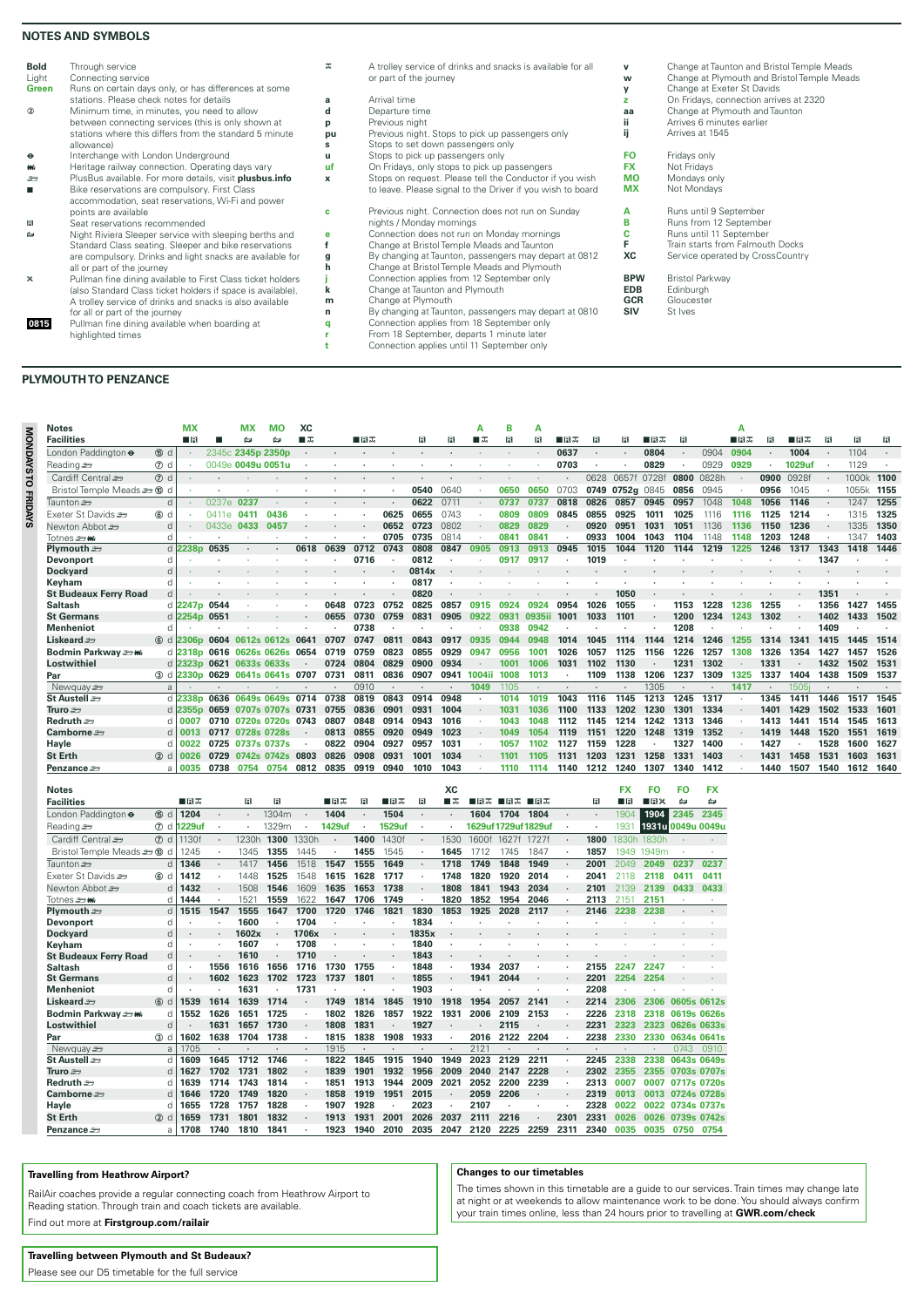#### **PLYMOUTH TO PENZANCE**

| <b>Facilities</b>            |              | $\blacksquare$ EX             | в    | 囱               |      |              | в            | - IR         | ⊟⊟ਨ  | в            | ■■墨          | ∎⊪ਸ਼ਨ        | в            | ⊞ਸ਼ਨ         | в            | ⊟ਸ਼ਨ         | в            | ∎⊞क          |              | ∎⊪ਸ਼ਨ        |              | ∎⊞∓     | ∎⊞ਨ          |              | ⊞⊞ਨ          | в            |
|------------------------------|--------------|-------------------------------|------|-----------------|------|--------------|--------------|--------------|------|--------------|--------------|--------------|--------------|--------------|--------------|--------------|--------------|--------------|--------------|--------------|--------------|---------|--------------|--------------|--------------|--------------|
| London Paddington $\bullet$  |              | <b>66 d 1904p 2345p 2345p</b> |      |                 |      |              |              |              |      |              |              | 0700         |              | 0804         |              | 0904         |              | 1004         |              | 1104         |              | 1137    | 1204         |              | 1304         |              |
| Reading s                    |              | 7 d 1931 pu 0049 0049u        |      |                 |      |              |              |              |      |              |              | 0728u        |              | 0829u        |              | 0930u        |              | 1030u        |              | 1130u        |              |         | 1205u 1230u  |              | 1330u        |              |
| Cardiff Central              | $(7)$ d      |                               |      |                 |      |              |              |              |      |              | 0629         |              |              | 0727f        | 0800         | 0827f        | 0900         | 0927f        |              | 1000         | 1100         | 1130f   |              |              | 1227f        | 1300         |
| Bristol Temple Meads = 10 d  |              |                               |      |                 |      |              | 0540         |              | 0640 |              | 0742         | 0810         | 0755         | 0845         | 0855         | 0945         | 0955         | 1045         |              | 1055         | 1155         | 1245    |              |              | 1345         | 1355         |
| Taunton <del>உ</del>         |              | d 2049p 0237                  |      | 0237            |      |              | 0627         |              | 0730 |              | 0814         | 0853         | 0859         | 0945         | 0952         | 1048         | 1055         | 1147         |              | 1245         | 1300         | 1328    | 1347         | $\cdot$      | 1449         | 1456         |
| Exeter St Davids             |              | 6 d 2118p 0411                |      | 0411            |      | 0628         | 0655         | 0722         | 0800 | 0755         | 0845         | 0920         | 0926         | 1011         | 1025         | 1114         | 1125         | 1216         | 1226         | 1314         | 1332         | 1358    | 1413         |              | 1517         | 1526         |
| Newton Abbot æ               |              | d $2139p$ 0433                |      | 0433            |      | 0654         | 0723         | 0748         | 0822 | 0828         | 0905         | 0940         | 0951         | 1032         | 1050         | 1135         | 1150         | 1236         | 1255         | 1334         | 1359         | 1421    | 1433         |              | 1537         | 1551         |
| Totnes som                   |              | $d$ 2151p                     |      |                 |      | 0707         | 0735         | 0800         |      | 0840         | 0917         |              | 1004         | 1044         | 1103         | 1147         | 1202         | 1248         | 1307         | 1346         | 141'         |         | 1445         |              | 1549         | 1604         |
| Plvmouth <i>a</i> ∋          |              | d 2238p 0518                  |      |                 |      | 0740         | 0808         | 0844         | 0900 | 0911         | 0946         | 1018         | 1043         | 1115         | 1144         | 1218         | 1245         | 1318         | 1345         | 1415         | 1445         | 1503    | 1518         | 1542         | 1618         | 1645         |
| Devonport                    | d            |                               |      |                 |      |              | 0812         |              |      | 0915         |              |              | 1047         |              |              |              |              |              |              |              |              |         |              | 1546         |              |              |
| <b>Dockyard</b>              | C            |                               |      |                 |      |              | 0814x        |              |      |              |              |              |              |              |              |              |              |              |              |              |              |         |              |              |              |              |
| Keyham                       | C            |                               |      |                 |      |              | 0818         |              |      |              |              |              |              |              |              |              |              |              |              |              |              |         |              |              |              |              |
| <b>St Budeaux Ferry Road</b> |              |                               |      |                 |      |              | 0821         | $\bullet$    |      |              |              |              | 1051         |              |              |              |              |              |              |              |              |         |              |              |              |              |
| <b>Saltash</b>               |              | d 2247 <sub>p</sub>           |      |                 |      | 0749         | 0826         | 0854         |      | 0922         | 0955         | 1027         | 1055         |              | 1153         | 122.         | 1254         |              | 1354         | 1424         | 1454         |         |              | 1552         |              | 1654         |
| <b>St Germans</b>            |              | d 2254p                       |      |                 |      | 0755         | 0832         | 0901         |      | 0929         |              | 1034         | 1102         | ٠            | 1159         |              | 1300         | $\cdot$      | 1400         | 1431         | 1500         |         |              | 1559         |              | 1701         |
| <b>Menheniot</b>             | Π            |                               |      |                 |      | 0803         |              |              |      | 0937         |              |              |              |              | 1206         |              |              |              | 1407         |              |              |         |              | 1607         |              | 1708         |
| Liskeard                     |              | $\circ$ d 2306p               | 0541 | 0605s           |      | 0809         | 0845         | 0913         | 0925 | 0944         | 1012         | 1047         | 1114         | 1140         | 1213         | 1244         | 1313         | 1343         | 1414         | 1444         | 1513         |         | 1543         | 1614         | 1643         | 1714         |
| <b>Bodmin Parkway</b>        |              | d 2318p 0552 0619s            |      |                 |      | 0821         | 0856         | 0926         | 0937 | 0956         | 1025         | 1059         | 1126         | 1152         | 1225         | 1257         | 1325         | 1355         | 1425         | 1456         | 1525         |         | 1555         | 1625         | 1655         | 1726         |
| Lostwithiel                  |              | d 2323p 0557 0626s            |      |                 |      | 0826         | 0901         | 0931         |      | 1001         |              | 1105         | 1131         | $\cdot$      | 1230         | 1302         | 1330         | $\cdot$      | 1430         | 1502         | 1530         | ٠       |              | 1630         |              | 1731         |
| Par                          |              | 3 d 2330p 0605 0634s          |      |                 |      | 0833         | 0909         | 0938         | 0950 | 1008         | 1035         | 1112         | 1138         | 1203         | 1237         | 1310         | 1337         | 1406         | 1438         | 1509         | 1537         | 1556ii  | 1607         | 1638         | 1706         | 1739         |
| Newquay some                 | $\mathsf{a}$ |                               |      | 0743            |      |              |              |              | 1036 | $\cdot$      |              |              |              | 1303         |              |              |              | 1503         |              |              |              | 1642    |              |              |              |              |
| St Austell $\equiv$          |              | $d$ 2338p 0611                |      | 0643s<br>0703s  |      | 0840         | 0915         | 0946<br>1003 |      | 1015         | 1043         | 1120         | 1145         | 1211         | 1244         | 1317         | 1344         | 1414         | 1444         | 1517         | 1544         |         | 1614         | 1645         | 1714         | 1745         |
| Truro s<br>Redruth $\equiv$  |              | $d$ 2355p 0627<br>0007        |      | 0639 0717s      |      | 0856<br>0908 | 0932<br>0944 | 1015         |      | 1032<br>1044 | 1100<br>1112 | 1137<br>1148 | 1202<br>1214 | 1229<br>1241 | 1301         | 1335<br>1347 | 1401         | 1431<br>1443 | 1501<br>1513 | 1534<br>1546 | 1601<br>1613 |         | 1631         | 1702<br>1714 | 1730<br>1742 | 1802<br>1814 |
| Camborne                     | C<br>d       | 0013                          |      | 0645 0724s      |      | 0914         | 0950         | 1022         |      | 1050         | 1119         | 1155         | 1220         | 1248         | 1313<br>1319 | 1354         | 1413<br>1419 | 1450         | 1519         | 1553         | 1619         | $\cdot$ | 1643<br>1650 | 1720         | 1749         | 1820         |
| Hayle                        |              | 0022                          |      | 0653 0734s      |      | 0922         | 0958         | 1030         |      | 1058         | 1128         | 1204         | 1228         |              | 1327         | 1403         | 1427         |              | 1527         | 1602         | 1627         |         |              | 1728         | 1758         | 1828         |
| <b>St Erth</b>               | $(2)$ d      | 0026                          |      | 0658 0739s 0817 |      | 0926         | 1002         | 1035         |      | 1102         | 1132         | 1208         | 1231         | 1259         | 1331         | 1407         | 1431         | 1500         | 1531         | 1606         | 1631         |         | 1700         | 1731         | 1802         | 1832         |
| Penzance se                  |              | 0035                          | 0707 | 0750            | 0829 | 0935         | 1011         | 1044         |      | 1111         | 1141         | 1217         | 1240         | 1308         | 1340         |              |              | 1509         | 1540         |              | 1640         |         | 1709         | 1740         | 1811         | 1841         |
|                              | a            |                               |      |                 |      |              |              |              |      |              |              |              |              |              |              | 1416         | 1440         |              |              | 1615         |              |         |              |              |              |              |
| <b>Notes</b>                 |              |                               |      |                 |      |              | XC           |              | XC   |              |              |              |              |              |              |              |              |              |              |              |              |         |              |              |              |              |

| ivotes                       |                    |                      |       |      |         |         | ᄮ       |       | ᄮ                    |         |                      |         |
|------------------------------|--------------------|----------------------|-------|------|---------|---------|---------|-------|----------------------|---------|----------------------|---------|
| <b>Facilities</b>            |                    |                      | ∎⊓ਸਨ  | в    | ∎в≖     | R       | ∎≖      | в     | ∎≖                   | ∎⊓ਸ਼ਨ   |                      | ∎⊓ਸਨ    |
| London Paddington $\bullet$  | <b>(15)</b><br>d   | ×,                   | 1404  | ٠    | 1504    | $\cdot$ |         | 1604  | $\cdot$              | 1704    | ×,                   | 1804    |
| Reading                      | $^{\circ}$<br>d    | $\cdot$              | 1429u |      | 1529u   | ٠       |         | 1629u |                      | 1730u   | $\cdot$              | 1829u   |
| Cardiff Central              | (7)<br>d           | ×,                   |       | 1400 | 1430f   | 1500    | 1530    | ٠     | 1627                 | ×       | ٠                    | 1700    |
| Bristol Temple Meads = 10    | d                  |                      | ä,    | 1455 | 1545    | 1555    | 1645    | 1710k | 1745                 |         | ×,                   | 1755    |
| Taunton <del>sa</del>        | d                  | ٠                    | 1547  | 1555 | 1647    | 1655    | 1717    | 1750  | 1817                 | 1847    |                      | 1945    |
| Exeter St Davids             | d<br>$6$           | $\cdot$              | 1615  | 1625 | 1715    | 1725    | 1749    | 1820  | 1847                 | 1917    | $\cdot$              | 2013    |
| Newton Abbot                 | d                  | ٠                    | 1635  | 1650 | 1736    | 1752    | 1809    | 1841  | 1906                 | 1938    | ×,                   | 2034    |
| Totnes <i>≊</i> ∋₩n          | d                  | $\cdot$              | 1647  | 1703 | 1748    | 1804    | 1821    | 1853  | 1918                 | 1949    | ٠                    | 2046    |
| Plvmouth =                   | d                  | ×,                   | 1718  | 1746 | 1820    | 1836    | 1902    | 1927  | 1951                 | 2023    | ×,                   | 2123    |
| Devonport                    | d                  |                      |       |      | ٠       | 1840    |         |       |                      |         | $\cdot$              | ×       |
| <b>Dockvard</b>              | d                  | $\blacksquare$       | ٠     |      | $\cdot$ | 1842x   | ٠       |       |                      | ×       | ٠                    |         |
| Keyham                       | d                  | ٠                    | ٠     | ٠    | ٠       | 1846    | ٠       | ٠     | ٠                    | $\cdot$ | $\cdot$              | ٠       |
| <b>St Budeaux Ferry Road</b> | d                  | ٠                    | ٠     | ٠    | ٠       | 1849    |         |       | $\cdot$              | ٠       | ٠                    | ٠       |
| <b>Saltash</b>               | d                  | ٠                    | ٠     | 1755 | ٠       | 1854    | ٠       | 1936  | ٠                    | 2033    | $\cdot$              | ٠       |
| <b>St Germans</b>            | d                  | $\cdot$              | ×,    | 1801 | ٠       | 1901    | ٠       | 1942  | ٠                    | 2040    | $\blacksquare$       | $\cdot$ |
| <b>Menheniot</b>             | d                  | $\cdot$              |       |      |         | 1908    |         |       |                      |         | $\cdot$              |         |
| Liskeard s                   | 6d                 | ×,                   | 1743  | 1814 | 1845    | 1914    | 1925    | 1955  | 2014                 | 2053    | $\ddot{\phantom{0}}$ | 2147    |
| <b>Bodmin Parkway</b>        | d                  | ٠                    | 1755  | 1826 | 1857    | 1926    | 1938    | 2006  | 2026                 | 2105    | ٠                    | 2159    |
| Lostwithiel                  | d                  | $\cdot$              | ٠     | 1831 | ٠       | 1931    | $\cdot$ | 2011  | $\cdot$              | $\cdot$ | $\ddot{\phantom{a}}$ | 2205    |
| Par                          | d<br>③             | $\cdot$              | 1806  | 1838 | 1908    | 1939    | ٠       | 2019  | $\ddot{\phantom{0}}$ | 2115    | $\cdot$              | 2212    |
| Newquay s                    | a                  | ٠                    | 1908  |      |         |         |         | 2116  |                      |         |                      | ×       |
| St Austell $\equiv$          | d                  | $\cdot$              | 1813  | 1845 | 1915    | 1945    | 1956    | 2025  | 2044                 | 2122    | ×,                   | 2219    |
| Truro s                      | d                  | ٠                    | 1830  | 1901 | 1932    | 2002    | 2015    | 2042  | 2100                 | 2139    | ٠                    | 2236    |
| Redruth =                    | d                  | $\ddot{\phantom{a}}$ | 1842  | 1913 | 1944    | 2014    | 2027    | 2053  | 2111                 | 2151    | $\ddot{\phantom{a}}$ | 2247    |
| Camborne $\equiv$            | d                  | ×,                   | 1849  | 1919 | 1950    | 2020    | ٠       | 2059  | ٠                    | 2157    | ×,                   | 2254    |
| Hayle                        | d                  | ٠                    |       | 1927 |         | 2028    |         | 2107  |                      |         | $\cdot$              | 2302    |
| <b>St Erth</b>               | $\circled{2}$<br>d | 1842                 | 1900  | 1931 | 2001    | 2032    | 2043    | 2112  | 2130                 | 2208    | 2218                 | 2306    |
| Penzance set                 | a                  | 1853                 | 1909  | 1940 | 2010    | 2041    | 2053    | 2121  | 2139                 | 2217    | 2230                 | 2315    |

#### **Travelling from Heathrow Airport?**

RailAir coaches provide a regular connecting coach from Heathrow Airport to Reading station. Through train and coach tickets are available. Find out more at Firstgroup.com/railair

Travelling between Plymouth and St Budeaux?

Please see our D5 timetable for the full service

#### **Changes to our timetables**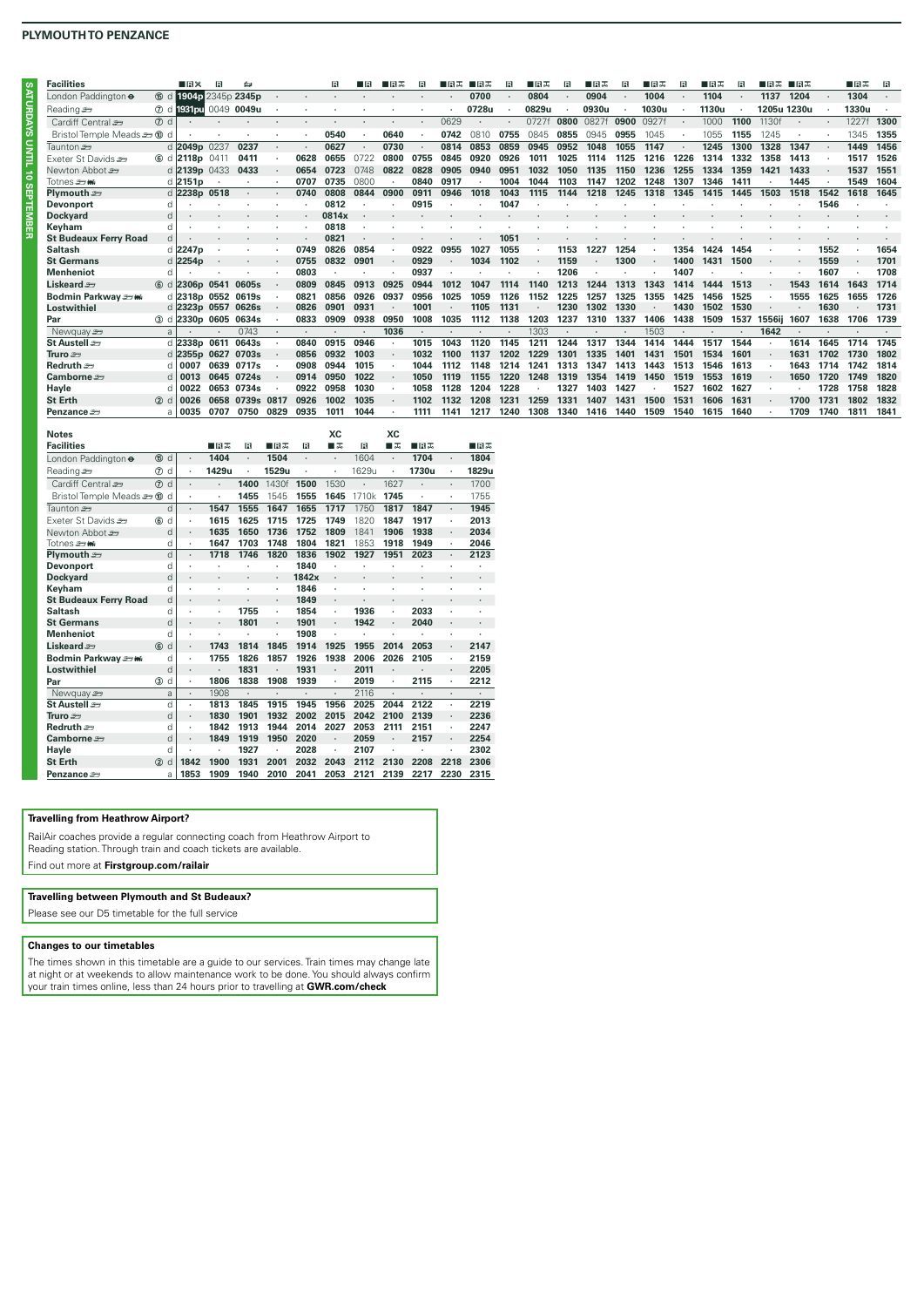#### **PLYMOUTH TO PENZANCE**

| <b>Facilities</b>            |             |              | ∎⊟×                          | R    | 西     |         |    |
|------------------------------|-------------|--------------|------------------------------|------|-------|---------|----|
| London Paddington $\bullet$  |             |              | <b>6 d 1904p 2345p 2345p</b> |      |       | ٠       |    |
| Reading s                    | $^{\circ}$  | d            | 1931pu 0049 0049u            |      |       | ٠       | k  |
| Cardiff Central              | (7)         | d            |                              |      |       | ٠       | ï  |
| Bristol Temple Meads = 10    |             | d            |                              | ٠    | ٠     | ٠       | ï  |
| Taunton <del>sa</del>        |             | d            | 2049p 0237                   |      | 0237  | ٠       | ï  |
| Exeter St Davids             | $^{\circ}$  | d            | 2118 <sub>p</sub>            | 0411 | 0411  | ٠       | 06 |
| Newton Abbot                 |             |              | d $2139p$ 0433               |      | 0433  | $\cdot$ | 06 |
| Totnes <i>≊</i> ∋₩w          |             | d            | 2151 <sub>p</sub>            |      | ٠     | ٠       | 07 |
| Plymouth s                   |             | d            | 2238p 0518                   |      | ٠     | ٠       | 07 |
| Devonport                    |             | d            |                              |      |       | ٠       |    |
| <b>Dockyard</b>              |             | $\mathsf{d}$ |                              |      |       | ٠       |    |
| Keyham                       |             | d            |                              | ٠    |       | ٠       |    |
| <b>St Budeaux Ferry Road</b> |             | d            | ٠                            | ٠    |       | ٠       | ï  |
| <b>Saltash</b>               |             | d            | 2247 <sub>p</sub>            | ٠    |       | ٠       | 07 |
| <b>St Germans</b>            |             | d            | 2254p                        |      | ٠     | ٠       | 07 |
| <b>Menheniot</b>             |             | d            |                              |      |       | ٠       | 08 |
| Liskeard                     | $\circled6$ | d            | 2306p 0541                   |      | 0605s | ٠       | 08 |
| <b>Bodmin Parkway 200 Mi</b> |             | d            | 2318 <sub>p</sub>            | 0552 | 0619s |         | 08 |
| Lostwithiel                  |             |              | $d$ 2323p 0557               |      | 0626s |         | 08 |

| Headıng <i>s</i> ⊟           |                  | (7) d 1931 pu 0049 0049u |      |                 |         |      |       |      |      |         |      |            | 0829    |      | 0930  |      | 1030      |         | 1130  |      | 1230  |      | 1330  |      |      | 1429           |
|------------------------------|------------------|--------------------------|------|-----------------|---------|------|-------|------|------|---------|------|------------|---------|------|-------|------|-----------|---------|-------|------|-------|------|-------|------|------|----------------|
| Cardiff Central              | $\circledcirc$ d |                          |      |                 |         |      |       |      |      | 0629    |      |            | 0727f   | 0800 | 0827f | 0900 | 0927f     |         | 1000k | 1100 | 1130f |      | 1227f | 1300 |      | $\cdot$        |
| Bristol Temple Meads = 10 d  |                  |                          |      |                 |         |      | 0540  |      | 0642 | 0742    |      | 0755n 0845 |         | 0855 | 0945  | 0955 | 1045      |         | 1055k | 1155 | 1245  |      | 1345  | 1355 |      |                |
| Taunton <del>உ</del>         |                  | d 2049p 0237             |      | 0237            | $\cdot$ |      | 0627  |      | 0730 | 0814    |      | 0859       | 0945    | 0952 | 1048  | 1055 | 1147      |         | 1245  | 1300 | 1347  |      | 1449  | 1456 |      | 1547           |
| Exeter St Davids             |                  | $\circ$ d 2118p 0411     |      | 0411            |         | 0628 | 0655  | 0722 | 0800 | 0845    |      | 0926       | 1011    | 1025 | 1114  | 1125 | 1216      |         | 1314  | 1332 | 1413  |      | 1517  | 1526 |      | 1615           |
| Newton Abbot                 |                  | d $2139p$ 0433           |      | 0433            |         | 0654 | 0723  | 0748 | 0825 | 0905    |      | 0952       | 1032    | 1050 | 1135  | 1150 | 1236      | $\cdot$ | 1334  | 1359 | 1433  |      | 1537  | 1551 |      | 1635           |
| Totnes <i>≊</i> ∋₩w          |                  | $d$ 2151 $p$             |      |                 |         | 0707 | 0735  | 0800 | 0838 | 0917    |      | 1005       | 1044    | 1103 | 1147  | 1202 | 1248      |         | 1346  | 1411 | 1445  |      | 1549  | 1604 |      | 1647           |
| Plymouth $\equiv$            |                  | d 2238p 0518             |      |                 |         | 0740 | 0808  | 0846 | 0911 | 0946    | 1017 | 1043       | 1115    | 1144 | 1220  | 1245 | 1318      | 1345    | 1418  | 1445 | 1518  | 1542 | 1618  | 1645 |      | 1718           |
| Devonport                    | α                |                          |      |                 |         |      | 0812  |      | 0915 |         |      | 1047       |         |      |       |      |           |         |       |      |       | 1546 |       |      |      |                |
| <b>Dockyard</b>              | d.               |                          |      |                 |         |      | 0814x |      |      |         |      |            |         |      |       |      |           |         |       |      |       |      |       |      |      |                |
| Keyham                       | d                |                          |      |                 |         |      | 0818  |      |      |         |      |            |         |      |       |      |           |         |       |      |       |      |       |      |      |                |
| <b>St Budeaux Ferry Road</b> |                  |                          |      | $\cdot$         |         |      | 0821  |      |      |         |      | 1051       |         |      |       |      |           |         |       |      |       |      |       |      |      |                |
| Saltash                      |                  | d 2247 <sub>p</sub>      |      |                 |         | 0749 | 0826  | 0855 | 0922 | 0955    | 1026 | 1055       |         | 1153 | 1229  | 1254 |           | 1354    | 1427  | 1454 |       | 1552 |       | 1654 |      |                |
| <b>St Germans</b>            |                  | d 2254p                  |      |                 |         | 0755 | 0832  | 0901 | 0929 | $\cdot$ | 1032 | 1102       |         | 1159 |       | 1300 |           | 1400    | 1433  | 1500 |       | 1559 |       | 1701 |      | $\blacksquare$ |
| Menheniot                    |                  |                          |      |                 |         | 0803 |       |      | 0937 |         |      |            |         | 1206 |       |      |           | 1407    |       |      |       | 1607 |       | 1708 |      |                |
| Liskeard s                   |                  | 6 d 2306p 0541 0605s     |      |                 |         | 0809 | 0845  | 0914 | 0944 | 1012    | 1045 | 1114       | 1140    | 1213 | 1244  | 1313 | 1343      | 1414    | 1446  | 1513 | 1543  | 1614 | 1643  | 1714 |      | 1743           |
| <b>Bodmin Parkway</b>        |                  | d 2318p 0552 0619s       |      |                 |         | 0821 | 0856  | 0925 | 0956 | 1025    | 1056 | 1126       | 1152    | 1225 | 1256  | 1325 | 1355      | 1425    | 1458  | 1525 | 1555  | 1625 | 1655  | 1726 |      | 1755           |
| Lostwithiel                  |                  | d 2323p 0557 0626s       |      |                 |         | 0826 | 0901  | 0930 | 1001 |         | 1101 | 1131       | $\cdot$ | 1230 | 1301  | 1330 | $\bullet$ | 1430    | 1503  | 1530 |       | 1630 |       | 1731 |      | $\sim$         |
| Par                          |                  | 3 d 2330p 0605 0634s     |      |                 |         | 0833 | 0909  | 0938 | 1008 | 1035    | 1109 | 1138       | 1203    | 1237 | 1308  | 1337 | 1406      | 1438    | 1510  | 1537 | 1606  | 1638 | 1706  | 1739 |      | 1806           |
| Newquay <del>so</del>        |                  |                          |      | 0743            |         |      | 1016  |      |      |         |      |            | 1303    |      |       |      | 1503      |         |       |      | 1703  |      |       |      |      | 1904           |
| St Austell $\equiv$          |                  | d 2338p 0611             |      | 0643s           |         | 0840 | 0915  | 0944 | 1015 | 1043    | 1115 | 1145       | 1211    | 1244 | 1315  | 1344 | 1414      | 1444    | 1517  | 1544 | 1614  | 1645 | 1714  | 1745 |      | 1813           |
| Truro se                     |                  | d 2355p 0627 0703s       |      |                 |         | 0856 | 0932  | 1001 | 1032 | 1100    | 1132 | 1202       | 1229    | 1301 | 1332  | 1401 | 1431      | 1501    | 1534  | 1601 | 1631  | 1702 | 1730  | 1802 |      | 1830           |
| Redruth $\equiv$             |                  | $d$   0007               | 0639 | 0717s           |         | 0908 | 0944  | 1013 | 1044 | 1112    | 1144 | 1214       | 1241    | 1313 | 1344  | 1413 | 1443      | 1513    | 1546  | 1613 | 1643  | 1714 | 1742  | 1814 |      | 1842           |
| Camborne =                   |                  | $d$ 0013                 |      | 0645 0724s      |         | 0914 | 0950  | 1019 | 1050 | 1119    | 1150 | 1220       | 1248    | 1319 | 1350  | 1419 | 1450      | 1519    | 1552  | 1619 | 1650  | 1720 | 1749  | 1820 |      | 1849           |
|                              |                  |                          |      |                 |         |      |       | 1027 | 1058 | 1128    | 1158 | 1228       |         | 1327 | 1358  | 1427 |           | 1527    | 1600  | 1627 |       | 1728 | 1758  | 1828 |      |                |
|                              |                  | 0022                     |      | 0653 0734s      |         | 0922 | 0958  |      |      |         |      |            |         |      |       |      |           |         |       |      |       |      |       |      |      |                |
| Hayle<br><b>St Erth</b>      | $(2)$ d          | 0026                     |      | 0658 0739s 0817 |         | 0926 | 1002  | 1031 | 1102 | 1132    | 1202 | 1231       | 1259    | 1331 | 1401  | 1431 | 1500      | 1531    | 1604  | 1631 | 1700  | 1731 | 1802  | 1832 | 1842 | 1900           |
| Penzance set                 |                  | $a \mid 0035$            | 0707 | 0750            | 0829    | 0935 | 1011  | 1040 | 1111 | 1141    | 1211 | 1240       | 1308    | 1340 | 1410  | 1440 | 1509      | 1540    | 1613  | 1640 | 1709  | 1740 | 1811  | 1841 | 1853 | 1909           |

 $-0804$ 

 $\sim$ 

 $\mathbb{R}$ ■日本  $\mathbb{R}$  $\mathbb{R}$  $\mathbb B$ ■日本

 $\frac{1}{1104}$ 

 $\sim$ 

 $\frac{1}{1204}$ 

 $. 0904 . 1004$ 

■日本  $\mathbb{R}$ 

 $\frac{1}{1304}$ 

 $\cdot$  $\cdot$ 

 $\sim$ 

■日本

 $\frac{1}{1404}$ 

 $\mathbb{R}$  $\mathbb{R}$  $\mathbb{R}$ ■日素  $\Box$  $\mathbb{R}$ ■⊓ਕਲ  $\mathbb B$ 

| <b>Notes</b>                              |                    |         |                |       | XC      |         | XC      |      |                      |         |
|-------------------------------------------|--------------------|---------|----------------|-------|---------|---------|---------|------|----------------------|---------|
| <b>Facilities</b>                         |                    | R       | ∎⊓ਸਨ           | R     | ■≖      | R       | ■≖      | ∎в≂  |                      | ∎⊓ਸਨ    |
| London Paddington $\bullet$               | $(5)$<br>d         | ï       | 1504           | ٠     | $\cdot$ | 1604    | $\cdot$ | 1704 | $\cdot$              | 1804    |
| Reading                                   | $\circled7$<br>d   | ×       | 1529           | ٠     | ï       | 1629    |         | 1730 | ٠                    | 1829    |
| Cardiff Central                           | (7)<br>d           | 1400    | 1430f          | 1500  | 1530    | ٠       | 1627    |      | ٠                    | 1700    |
| <b>Bristol Temple Meads</b> and <b>10</b> | d                  | 1455    | 1545           | 1555  | 1645    | 1710k   | 1745    | í.   | ٠                    | 1755    |
| Taunton s                                 | d                  | 1555    | 1647           | 1655  | 1717    | 1750    | 1817    | 1847 | $\cdot$              | 1945    |
| <b>Exeter St Davids</b>                   | d<br>$6$           | 1625    | 1715           | 1725  | 1749    | 1820    | 1847    | 1917 | ٠                    | 2013    |
| Newton Abbot                              | d                  | 1650    | 1736           | 1752  | 1809    | 1841    | 1906    | 1938 | $\ddot{\phantom{0}}$ | 2034    |
| Totnes <i>a</i> ⊟ ₩                       | d                  | 1703    | 1748           | 1804  | 1821    | 1853    | 1918    | 1949 | ï                    | 2046    |
| Plymouth s                                | d                  | 1746    | 1820           | 1836  | 1902    | 1927    | 1951    | 2023 |                      | 2123    |
| Devonport                                 | d                  |         |                | 1840  | ×       |         |         |      | ٠                    |         |
| <b>Dockyard</b>                           | d                  | ٠       | ٠              | 1842x | $\cdot$ | $\cdot$ | ٠       |      | $\ddot{\phantom{0}}$ | ٠       |
| Keyham                                    | d                  | $\cdot$ | ٠              | 1846  | ٠       | ٠       |         | ï    | ٠                    | $\cdot$ |
| <b>St Budeaux Ferry Road</b>              | d                  |         |                | 1849  | ٠       |         | ł.      |      | $\ddot{\phantom{0}}$ | ٠       |
| <b>Saltash</b>                            | d                  | 1755    | $\cdot$        | 1854  | ٠       | 1936    |         | 2033 |                      | ٠       |
| <b>St Germans</b>                         | d                  | 1801    | $\blacksquare$ | 1901  | ٠       | 1942    |         | 2040 |                      | ٠       |
| <b>Menheniot</b>                          | d                  |         |                | 1908  |         |         |         |      |                      | $\cdot$ |
| Liskeard $\equiv$                         | 6d                 | 1814    | 1845           | 1914  | 1925    | 1955    | 2014    | 2053 |                      | 2147    |
| <b>Bodmin Parkway</b>                     | d                  | 1826    | 1857           | 1926  | 1938    | 2006    | 2026    | 2105 | ٠                    | 2159    |
| Lostwithiel                               | d                  | 1831    |                | 1931  | ï       | 2011    | ٠       |      | $\ddot{\phantom{0}}$ | 2205    |
| Par                                       | d<br>(3)           | 1838    | 1908           | 1939  | ×       | 2019    |         | 2115 | $\cdot$              | 2212    |
| Newquay s                                 | a                  |         |                | ×     |         | 2116    | ł.      |      | $\ddot{\phantom{0}}$ | ٠       |
| St Austell                                | d                  | 1845    | 1915           | 1945  | 1956    | 2025    | 2044    | 2122 | ٠                    | 2219    |
| Truro s                                   | d                  | 1901    | 1932           | 2002  | 2015    | 2042    | 2100    | 2139 | $\ddot{\phantom{0}}$ | 2236    |
| Redruth =                                 | d                  | 1913    | 1944           | 2014  | 2027    | 2053    | 2111    | 2151 | ٠                    | 2247    |
| Camborne =                                | d                  | 1919    | 1950           | 2020  | ٠       | 2059    |         | 2157 | $\ddot{\phantom{0}}$ | 2254    |
| Hayle                                     | d                  | 1927    | ×              | 2028  | ×       | 2107    | ł,      |      |                      | 2302    |
| <b>St Erth</b>                            | $\circled{2}$<br>d | 1931    | 2001           | 2032  | 2043    | 2112    | 2130    | 2208 | 2218                 | 2306    |
| Penzance =                                | a                  | 1940    | 2010           | 2041  | 2053    | 2121    | 2139    | 2217 | 2230                 | 2315    |

#### **Travelling from Heathrow Airport?**

RailAir coaches provide a regular connecting coach from Heathrow Airport to Reading station. Through train and coach tickets are available. Find out more at Firstgroup.com/railair

#### Travelling between Plymouth and St Budeaux?

Please see our D5 timetable for the full service

#### **Changes to our timetables**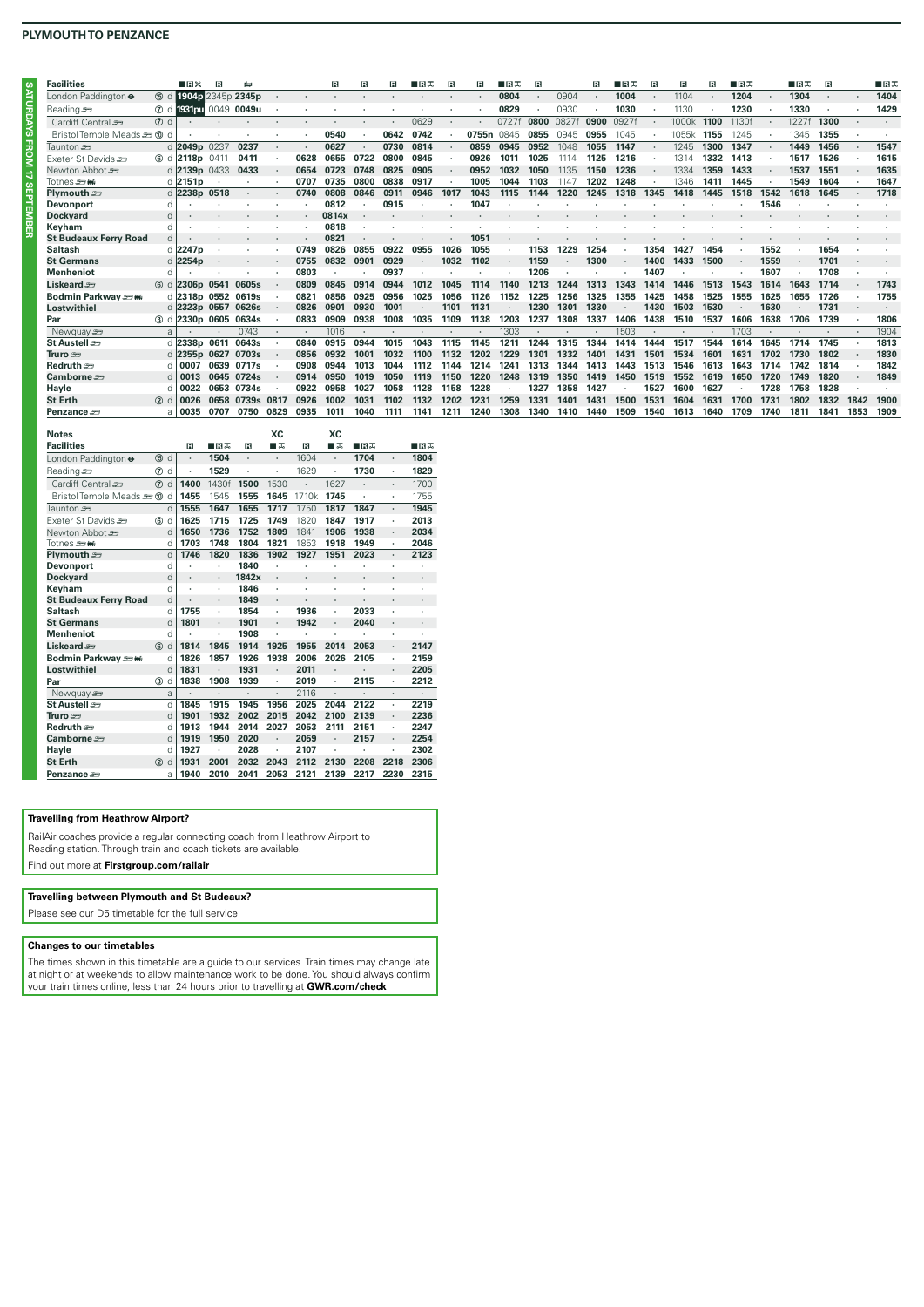#### **PLYMOUTH TO PENZANCE**

| <b>Notes</b>                 |                  |       |       |         |      | C    |         |       |      |       |         | C     |       |       |      |       |      |         |      |       |      |      |         |       |         |
|------------------------------|------------------|-------|-------|---------|------|------|---------|-------|------|-------|---------|-------|-------|-------|------|-------|------|---------|------|-------|------|------|---------|-------|---------|
| <b>Facilities</b>            |                  | R     | ∎в≂   |         | R    | ∎⊞∓  | ■国表 ■国表 |       | в    | ∎⊡ਨ   | в       | ∎⊪ਸ਼ਨ | R     | ∎в≂   | П    | в     | ∎⊡ਨ  | в       |      | в     | ∎⊟ਨ  | П    | ∎⊡⊼ ∎⊡⊼ |       | 匈       |
| London Paddington $\bullet$  | <b>15 d</b>      |       |       |         |      |      | 0752    | 0851  |      | 1003  |         | 1103  | 1103m | 1203  |      | 1303m | 1403 | $\cdot$ |      | 1503m | 1603 |      | 1703    | 1803  | 2350    |
| Reading                      | $\circledcirc$ d |       |       |         |      |      | 0822    | 0918  |      | 1028  |         | 1128  | 1128m | 1228  |      | 1328m | 1428 |         |      | 1528m | 1628 |      | 1728    | 1828  | 0051u   |
| Cardiff Central              | $(7)$ d          |       |       |         |      |      |         |       |      | 0918f |         | 1025f | 1055  |       |      | 1300  |      | 1400    |      | 1500  |      |      | 1636f   | 1725f | $\cdot$ |
| Bristol Temple Meads = 10 d  |                  |       |       |         | 0800 | 0844 |         | 0950  | 0955 | 1055  |         | 1156  | 1145  |       |      | 1354  |      | 1454    |      | 1554  |      |      | 1745    | 1825  |         |
| Taunton æ                    | <sub>d</sub>     |       |       | $\cdot$ | 0856 | 0915 | 0958    | 1045  | 1105 | 1144  | $\cdot$ | 1243  | 1249  | 1343  |      | 1449  | 1544 | 1552    |      | 1656  | 1744 |      | 1846    | 1943  |         |
| Exeter St Davids             | 6d               |       |       | 0851    | 0925 | 0942 | 1026    | 1110  | 1138 | 1212  |         | 1311  | 1320  | 1412  |      | 1524  | 1613 | 1618    |      | 1724  | 1812 | 1820 | 1913    | 2013  | 0436    |
| Newton Abbot æ               | d                |       |       | 0916    | 0951 | 1002 | 1046    | 1131  | 1158 | 1235  | $\cdot$ | 1331  | 1346  | 1432  |      | 1549  | 1634 | 1646    |      | 1753  | 1833 | 1846 | 1933    | 2033  | 0457    |
| Totnes and                   | d                |       |       | 0928    | 1003 | 1014 | 1058    | 1142  | 1210 | 1246  |         | 1343  | 1358  | 1444  |      | 1600  | 1645 | 1658    |      | 1805  | 1844 | 1858 | 1945    | 2045  |         |
| Plymouth s                   | $\mathsf{d}$     | 0849  | 0914  | 1001    | 1040 | 1123 | 1140    | 1215  | 1245 | 1315  | 1340    | 1415  | 1440  | 1515  | 1540 | 1635  | 1715 | 1735    |      | 1835  | 1915 | 1935 | 2015    | 2115  |         |
| Devonport                    | d                | 0853  |       |         | 1044 |      |         |       |      |       |         |       |       |       |      |       |      |         |      |       |      |      |         |       |         |
| <b>Dockyard</b>              | d.               | 0855x |       |         |      |      |         |       |      |       |         |       |       |       |      |       |      |         |      |       |      |      |         |       |         |
| Keyham                       | d                | 0858  |       |         |      |      |         |       |      |       |         |       |       |       |      |       |      |         |      |       |      |      |         |       |         |
| <b>St Budeaux Ferry Road</b> |                  | 0901  |       |         | 1049 |      |         |       |      |       |         |       |       |       |      |       |      |         |      |       |      |      |         |       |         |
| <b>Saltash</b>               | d                | 0905  |       | 1009    | 1054 |      | 1149    |       | 1254 |       | 1349    |       | 1449  |       | 1549 | 1645  |      | 1744    |      | 1846  |      | 1945 |         | 2124  |         |
| <b>St Germans</b>            | U                | 0912  |       | 1016    | 1101 |      | 1156    |       | 1300 |       | 1356    |       | 1455  |       | 1556 | 1652  |      | 1751    |      | 1852  |      | 1951 |         | 2131  |         |
| <b>Menheniot</b>             |                  | 0919  |       |         |      |      |         |       | 1307 |       |         |       |       |       |      |       |      | 1758    |      |       |      | 1958 |         |       |         |
| Liskeard                     | $6$              | 0924  | 0938  | 1029    | 1113 |      | 1209    | 1239  | 1313 | 1339  | 1409    | 1439  | 1508  | 1539  | 1609 | 1705  | 1739 | 1805    |      | 1903  | 1939 | 2004 | 2039    | 2144  | 0612s   |
| <b>Bodmin Parkway</b>        | d                | 0936  | 0950  | 1040    | 1125 | 1200 | 1221    | 1252  | 1325 | 1352  | 1421    | 1452  | 1520  | 1552  | 1620 | 1716  | 1752 | 1817    |      | 1915  | 1952 | 2016 | 2052    | 2156  | 0626s   |
| Lostwithiel                  | d                | 0941  |       | 1044    | 1130 |      | 1227    |       | 1330 |       | 1426    |       | 1525  |       | 1625 | 1721  |      | 1822    |      | 1920  |      | 2021 | $\cdot$ | 2201  | 0633s   |
| Par                          | $\circled{3}$    | 0948  | 1000  | 1054    | 1138 | 1212 | 1234    | 1303  | 1338 | 1403  | 1433    | 1505  | 1533  | 1602  | 1632 | 1728  | 1803 | 1829    |      | 1928  | 2003 | 2029 | 2102    | 2208  | 0641s   |
| Newquay some                 | a                |       | 1056a | 1143t   |      | 1256 |         | 1407a |      |       |         | 1551  |       | 1707a |      | 1829t |      |         |      |       |      |      |         |       | 0910    |
| St Austell $\equiv$          | d                | 0954  | 1008  | 1102    | 1145 |      | 1242    | 1310  | 1345 | 1410  | 1440    |       | 1540  | 1610  | 1639 | 1735  | 1810 | 1835    |      | 1934  | 2010 | 2035 | 2110    | 2216  | 0649s   |
| Truro $\equiv$               | d                | 1010  | 1025  | 1119    | 1201 |      | 1259    | 1327  | 1400 | 1427  | 1456    |       | 1556  | 1627  | 1656 | 1751  | 1827 | 1851    |      | 1951  | 2027 | 2051 | 2127    | 2233  | 0707s   |
| Redruth $\equiv$             | d                | 1022  | 1036  | 1132    | 1213 |      | 1311    | 1339  | 1412 | 1439  | 1508    |       | 1608  | 1639  | 1708 | 1803  | 1839 | 1903    |      | 2003  | 2039 | 2103 | 2139    | 2244  | 0720s   |
| $Camborne \n\equiv$          | d                | 1028  | 1043  | 1138    | 1219 |      | 1318    | 1346  | 1418 | 1446  | 1515    |       | 1615  | 1646  | 1715 | 1809  | 1846 | 1910    |      | 2009  | 2046 | 2109 | 2146    | 2251  | 0728s   |
| Hayle                        | d                | 1036  |       | 1145    | 1227 |      | 1326    |       | 1426 |       | 1523    |       | 1623  |       | 1723 | 1817  |      | 1918    |      | 2017  |      | 2117 |         | 2259  | 0737s   |
| <b>St Erth</b>               | (2)<br>d         | 1039  | 1053  | 1150    | 1231 |      | 1331    | 1357  | 1429 | 1457  | 1527    |       | 1627  | 1656  | 1727 | 1820  | 1857 | 1921    | 2002 | 2021  | 2057 | 2121 | 2156    | 2303  | 0742s   |
| Penzance s                   | $\overline{a}$   | 1048  | 1102  | 1159    | 1240 |      | 1340    | 1406  | 1438 | 1506  | 1536    |       | 1636  | 1705  | 1736 | 1829  | 1906 | 1930    | 2012 | 2030  | 2106 | 2130 | 2205    | 2312  | 0754    |

#### **Travelling from Heathrow Airport?**

RailAir coaches provide a regular connecting coach from Heathrow Airport to

Reading station. Through train and coach tickets are available.

Find out more at **Firstgroup.com/railair**

#### **Travelling between Plymouth and St Budeaux?**

Please see our D5 timetable for the full service

#### **Changes to our timetables**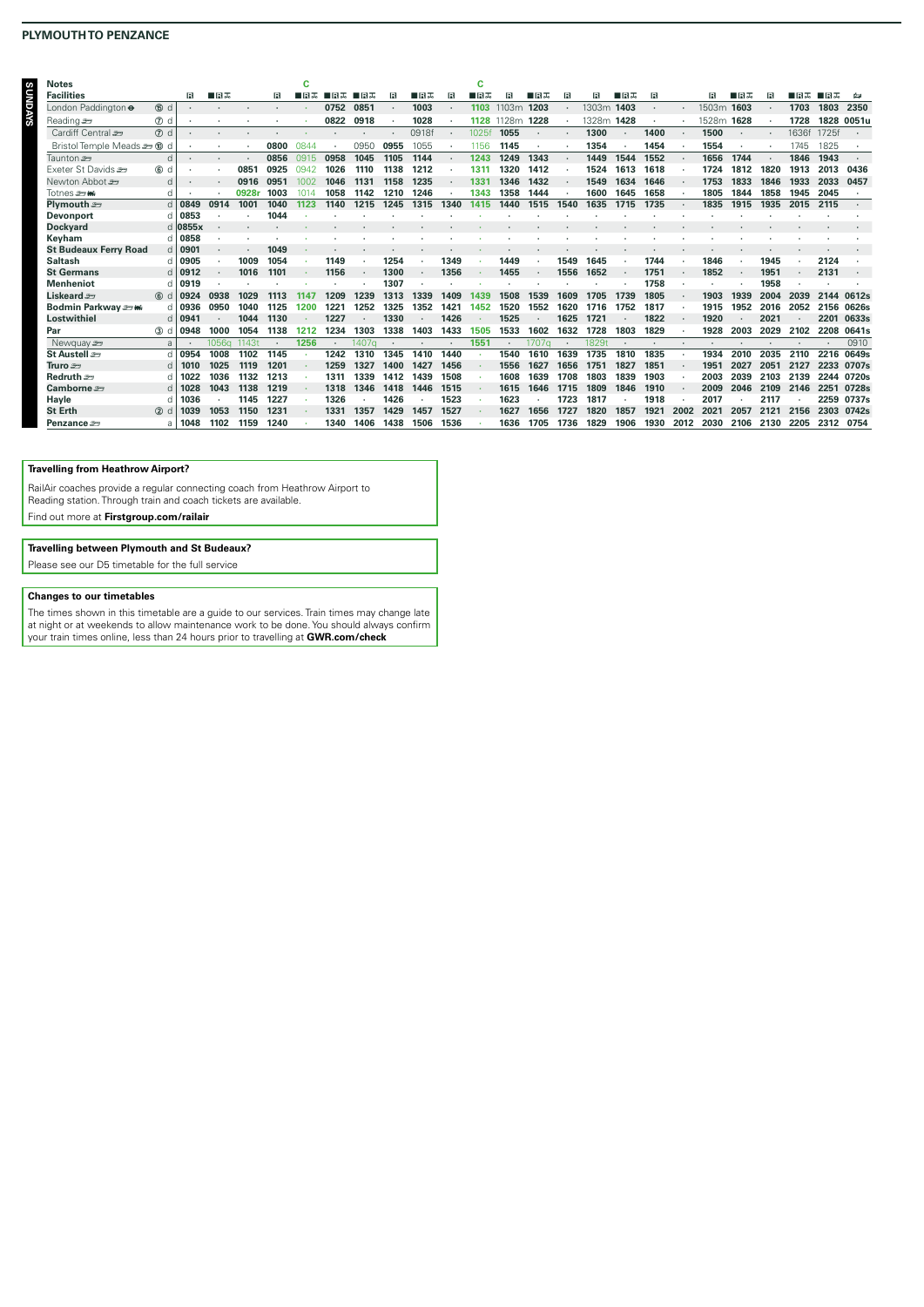| <b>Notes</b>                 |                  |          |         |       |         |       |            |       |      |      |      |      | xс         |      |                   |                 |                    |              |      |                   |      |                   |      |                   |       |      |
|------------------------------|------------------|----------|---------|-------|---------|-------|------------|-------|------|------|------|------|------------|------|-------------------|-----------------|--------------------|--------------|------|-------------------|------|-------------------|------|-------------------|-------|------|
| <b>Facilities</b>            |                  | ■日素      |         | П     | ∎в≖     | в     |            | ∎в≖   | в    | ■B₩  | R    | ∎⊓ਸਨ | ∎≖         |      | ∎в≖               | в               | $\blacksquare$ Elx | $\mathbb{E}$ | П    | ∎ात्रऊ            | B    |                   | в    | ∎B⊼               | ∎⊪ਸ਼ਲ |      |
| Penzance some                |                  | $d$ 0503 | 0520    | 0540  | 0605    | 0640  | 0658       | 0710  | 0740 | 0815 | 0850 | 0910 | 0925       | 0950 | 1015              | 1050            |                    | 1115         | 1150 | 1215              | 1250 | 1315              | 1350 | 1415              |       | 1450 |
| <b>St Erth</b>               | $Q$ d            |          |         | 0548  |         | 0648  | 0706a      | 0719  | 0748 | 0824 | 0858 | 0920 | 0934       | 0958 | 1024              | 1058            |                    | 1123         | 1158 | 1224              | 1258 | 1323              | 1358 | 1424              |       | 1458 |
| Hayle                        | d                |          | 0530    | 0551  |         | 0652  |            |       | 0752 |      | 0902 | 0924 |            | 1002 |                   | 1102            |                    | 1127         | 1202 |                   | 1302 | 1327              | 1402 |                   |       | 1502 |
| Camborne $\equiv$            | n                |          | 0540    | 0600  | 0622    | 0701  |            | 0730  | 0801 | 0835 | 0911 | 0934 |            | 1011 | 1035              | 1111            |                    | 1136         | 1211 | 1235              | 1311 | 1336              | 1411 | 1435              |       | 1511 |
| Redruth $\equiv$             | n                | 0524     |         | 0606  | 0629    | 0707  | $\cdot$    | 0737  | 0807 | 0842 | 0917 | 0941 | 0954       | 1017 | 1042              | 1117            |                    | 1142         | 1217 | 1242              | 1317 | 1342              | 1417 | 1442              |       | 1517 |
| Truro $\equiv$               | n                | 0536     | 0555a   | 0618  | 0641    | 0720  |            | 0749  | 0820 | 0854 | 0930 | 0955 | 1007       | 1030 | 1055              | 1130            |                    | 1155         | 1229 | 1255              | 1330 | 1354              | 1430 | 1454              |       | 1529 |
| St Austell s                 | n                | 0553     |         | 0633  | 0658    | 0736  |            | 0805  | 0835 | 0910 | 0946 | 1011 | 1023       | 1046 | 1111              | 1146            |                    | 1211         | 1246 | 1311              | 1346 | 1410              | 1446 | 1511              |       | 1545 |
| Newquay s                    | d                |          |         |       |         |       |            | 0712  |      |      |      | 0915 |            |      |                   |                 | 1118               | 1109         |      |                   |      | 1310              |      |                   | 1455  |      |
| Par                          | $\circled{3}$ d  |          | $\cdot$ | 0639  | 0705    | 0743  |            | 0812  | 0842 | 0918 | 0953 | 1019 |            | 1053 | 1119              | 1153            | 1205               | 1217         | 1253 | 1319              | 1353 | 1417              | 1453 | 1519              | 1543  | 1553 |
| Lostwithiel                  | d                |          |         | 0647  | 0712    | 0750  |            | 0819  | 0849 |      | 0959 |      |            | 1102 |                   | 1159            | 1213               | 1224         | 1259 |                   | 1359 | 1424              | 1500 |                   |       | 1600 |
| Bodmin Parkway ஊண்           |                  | 0609     |         | 0652  | 0719    | 0755  |            | 0826  | 0855 | 0930 | 1005 | 1031 | 1041       | 1108 | 1131              | 1205            | 1220               | 1229         | 1305 | 1331              | 1405 | 1429              | 1505 | 1531              | 1556  | 1605 |
| Liskeard $\equiv$            | 6d               | 0622     |         | 0705  | 0732    | 0808  |            | 0839  | 0908 | 0944 | 1017 | 1044 | 1053       | 1122 | 1144              | 1217            | 1233               | 1242         | 1317 | 1344              | 1417 | 1442              | 1517 | 1544              | 1610  | 1618 |
| <b>Menheniot</b>             | d                |          |         | 0710  | 0737    | 0813  |            |       |      |      | 1022 |      |            |      |                   |                 |                    |              | 1322 |                   |      |                   |      |                   |       |      |
| <b>St Germans</b>            |                  |          |         | 0719  | 0746    | 0821  |            | 0850  | 0918 |      | 1030 |      |            | 1132 |                   | 1228            | 1244               | 1255         | 1332 |                   | 1428 | 1453              | 1528 |                   |       | 1629 |
| <b>Saltash</b>               | <sub>d</sub>     | 0637     | $\cdot$ | 0726  | 0753    | 0828  | $\cdot$    | 0857  | 0925 |      | 1037 |      |            | 1139 |                   | 1236            | 1255               | 1302         | 1339 | $\cdot$           | 1435 | 1500              | 1535 |                   |       | 1636 |
| <b>St Budeaux Ferry Road</b> | d                |          |         | 0731  |         | 0833  |            |       |      |      |      |      |            |      |                   |                 |                    |              | 1343 |                   |      |                   |      |                   |       |      |
| Keyham                       | n                |          |         | 0734  |         | 0837  |            |       |      |      |      |      |            |      |                   |                 |                    |              |      |                   |      |                   |      |                   |       |      |
| Dockyard                     | n                |          |         | 0735x |         | 0839x |            |       |      |      |      |      |            |      |                   |                 |                    |              |      |                   |      |                   |      |                   |       |      |
| <b>Devonport</b>             | n                |          |         | 0739  | 0801    | 0843  |            |       |      |      |      |      |            |      |                   |                 |                    |              | 1348 |                   |      |                   |      |                   |       |      |
| Plymouth $\equiv$            | a                | 0648     |         | 0743  | 0805    | 0846  |            | 0908  | 0934 | 1008 | 1046 | 1107 | 1116       | 1149 | 1208              | 1245            | 1306               | 1312         | 1352 | 1409              | 1445 | 1509              | 1544 | 1608              | 1635  | 1645 |
| Totnes and what              | a                | 0750     |         | 0813  | 0841    | 0915  |            | 0941  | 1004 | 1041 | 1120 | 1141 | 1152       |      | 1241              | 1318            | 1341               | 1352         |      | 1440              | 1515 | 154'              |      | 1641              | 1717  | 1717 |
| Newton Abbot                 |                  | 0730     |         | 0825  | 0853    | 0928  |            | 0953  | 1017 | 1053 | 1132 | 1153 | 1205       |      | 1253              | 1330            | 1353               | 1405         |      | 1452              | 1527 | 1553              |      | 1653              | 1729  | 1729 |
| Exeter St Davids             | 6a               | 0750     |         | 0851  | 0913    | 0953  |            | 1012  | 1038 | 1113 | 1153 | 1212 | 1225       |      | 1313              | 1351            | 1412               | 1425         |      | 1512              | 1552 | 1612              |      | 1712              | 1749  | 1749 |
| Taunton <i>s</i> ⊟           |                  | 0814     |         | 0918  | 0941    | 1018  |            | 1041  | 1110 | 1141 | 1217 | 1241 | 1253       |      | 1341              | 1416            | 1442               | 1453         |      | 1540              | 1616 | 164               |      | 1741              | 1817  | 1817 |
| Bristol Temple Meads = 10    | a                | 0920     | $\cdot$ | 1020  | $\cdot$ | 1117  | $\cdot$    | 1124  | 1217 |      | 1316 |      | 1326       |      | 1426              | 1516            |                    | 1526         |      | 1624              | 1719 | 1727              |      | 1824              |       |      |
| Cardiff Central              | $\circledcirc$ a | 1019     |         | 1123  |         | 1221  |            | 1245v | 1326 |      | 1420 |      | 1448       |      | 1547 <sub>v</sub> | 1622            |                    | 1644w        |      | 1747 <sub>v</sub> | 1821 | 1846 <sub>w</sub> |      | 1949 <sub>v</sub> |       |      |
| Reading                      | $\circledcirc$ a | 0930     |         |       | 1058    |       |            | 1201  |      | 1258 |      | 1402 |            |      | 1458              | 1557m 1557      |                    |              |      | 1701              |      | 1757              |      | 1857              | 1954  | 1954 |
| London Paddington $\bullet$  | <b>66</b> a      | 0955     |         |       | 1129    |       |            | 1229  |      | 1329 |      | 1427 |            |      |                   | 1529 1629m 1629 |                    |              |      | 1729              |      | 1824              |      | 1924              | 2019  | 2019 |
| <b>Train continues to</b>    |                  |          |         |       |         |       | <b>SIV</b> |       |      |      |      |      | <b>EDB</b> |      |                   |                 |                    |              |      |                   |      |                   |      |                   |       |      |
|                              |                  |          |         |       |         |       |            |       |      |      |      |      |            |      |                   |                 |                    |              |      |                   |      |                   |      |                   |       |      |

| <b>Notes</b>                 |                     |         |      |                   |            |                   |         |         |      |                |       | F       |         |      | F <sub>O</sub> | <b>FX</b>   | XC   |
|------------------------------|---------------------|---------|------|-------------------|------------|-------------------|---------|---------|------|----------------|-------|---------|---------|------|----------------|-------------|------|
| <b>Facilities</b>            |                     | R       | в    | ∎BX               |            | П                 | в       | ∎⊪ਸ਼ਨ   |      | R              | в     |         | - IR    | - IR | ىغا            | 西           | ■    |
| Penzance =                   | d                   | 1515    | 1550 | 1615              | ٠          | 1650              | 1715    | 1750    | 1815 | 1850           | 1915  |         | 2015    | 2100 | 2145           | 2145        | 2208 |
| <b>St Erth</b>               | $Q$ d               | 1523    | 1558 | 1624              | ٠          | 1658              | 1723    | 1759    | 1823 | 1858           | 1923  |         | 2023    | 2109 | 2155u 2155u    |             | 2217 |
| Hayle                        | d                   | 1527    | 1602 |                   | $\cdot$    | 1702              | 1727    | 1803    | 1827 | 1902           | 1927  |         | 2027    | 2113 |                |             | 2221 |
| Camborne $\equiv$            | d                   | 1536    | 1611 | 1635              | $\cdot$    | 1711              | 1736    | 1812    | 1836 | 1911           | 1936  |         | 2036    | 2122 | 2208u 2208u    |             | 2231 |
| Redruth =                    | d                   | 1542    | 1617 | 1642              | ٠          | 1717              | 1742    | 1818    | 1842 | 1917           | 1942  |         | 2043    | 2129 | 2216u 2216u    |             | 2237 |
| Truro s                      | d                   | 1554    | 1630 | 1655              | ٠          | 1730              | 1754    | 1830    | 1854 | 1930           | 1955  | 2010    | 2055    | 2141 |                | 2229u 2229u | 2250 |
| St Austell $\equiv$          | d                   | 1610    | 1646 | 1711              | $\cdot$    | 1746              | 1811    | 1846    | 1910 | 1946           | 2011  | 2028    | 2111    | 2157 | 2247u 2247u    |             | 2306 |
| Newquay s                    | d                   | 1510    |      |                   |            |                   | 1719    |         |      |                | 1922  |         |         |      | 2126           | 2126        |      |
| Par                          | $(3)$ d             | 1617    | 1653 | 1719              | $\cdot$    | 1753              | 1817    | 1853    | 1917 | 1953           | 2018  | 2034    | 2118    | 2205 | 2256u 2256u    |             | 2313 |
| Lostwithiel                  | d                   | 1624    | 1700 |                   |            | 1759              | 1824    | 1900    | 1924 | 2000           | 2025  |         | 2125    | 2212 |                |             | 2320 |
| <b>Bodmin Parkway</b>        | d                   | 1629    | 1705 | 1731              |            | 1805              | 1829    | 1907    | 1929 | 2005           | 2031  |         | 2131    | 2218 | 2308u 2308u    |             | 2326 |
| Liskeard $\equiv$            | $\circledcirc$<br>d | 1641    | 1718 | 1744              | 1758       | 1817              | 1842    | 1921    | 1942 | 2018           | 2044  |         | 2144    | 2231 | 2324u 2324u    |             | 2338 |
| <b>Menheniot</b>             | d                   | 1647    |      |                   |            |                   | 1848    | $\cdot$ |      |                | 2049  |         |         |      |                |             |      |
| <b>St Germans</b>            | d                   | 1657    | 1728 |                   |            | 1828              | 1856    | ٠       | 1953 | 2029           | 2057  |         | 2155    | 2242 |                |             |      |
| <b>Saltash</b>               | d                   | 1704    | 1735 |                   | 1813       | 1835              | 1903    | $\cdot$ | 2000 | 2039           | 2104  | $\cdot$ | 2201    | 2249 |                |             |      |
| <b>St Budeaux Ferry Road</b> | d                   | 1708    |      |                   | 1817       |                   |         |         |      |                | 2109  |         |         |      |                |             |      |
| Keyham                       | d                   | 1711    | ٠    |                   |            |                   |         | ٠       |      | ٠              | 2112  |         | $\cdot$ |      |                |             |      |
| Dockyard                     | d                   | 1712x   |      |                   |            |                   |         |         |      | $\cdot$        | 2113x |         | ٠       |      |                |             |      |
| Devonport                    | d                   | 1716    |      |                   |            |                   | 1910    |         |      |                | 2117  |         | 2209    |      |                |             |      |
| Plymouth $\equiv$            | a                   | 1720    | 1744 | 1807              | 1824       | 1844              | 1914    | 1946    | 2009 | 2048           | 2121  |         | 2213    | 2259 | ٠              |             | 0002 |
| Totnes <del>so</del> mmu     | $\overline{a}$      | $\cdot$ | 1818 | 1842              | $\epsilon$ | 1916              | ٠       | 2016    | 2052 | ×,             | 2153  | ٠       | 2254    | 2344 | 0020           | 0020        |      |
| Newton Abbot æ               | a                   |         | 1830 | 1854              | ٠          | 1928              |         | 2028    | 2104 |                | 2206  |         | 2307    | 2356 | 0034           | 0034        |      |
| Exeter St Davids             | 6a                  | ٠       | 1859 | 1915              | ٠          | 1948              | $\cdot$ | 2048    | 2133 | $\blacksquare$ | 2237  |         | 2333    | 0020 | 0058           | 0100        |      |
| Taunton <i>s</i> ⊟           | a                   | ٠       | 1927 | 1943              | ٠          | 2013              |         | 2116    | 2235 | ٠              | 2308  |         |         |      | 0140           | 0135        |      |
| Bristol Temple Meads = 10 a  |                     | ٠       | 2002 | 2024              | $\cdot$    | 2118              | ٠       | 2149    | 2317 | ٠              | 0004  |         | ٠       |      |                |             |      |
| Cardiff Central              | $\circledcirc$ a    |         | 2124 | 2147 <sub>v</sub> | ٠          | 2218              |         | 2333z   |      |                |       |         | ٠       |      |                |             |      |
| Reading                      | $①$ a               | $\cdot$ |      | 2100              | ٠          | 2200 <sub>V</sub> |         | 2310    | ٠    | ٠              | ٠     |         | ٠       | ٠    | 0400s 0354s    |             |      |
| London Paddington $\bullet$  | ⑮ a                 | ٠       |      | 2129              |            | 2229 <sub>v</sub> |         | 2356    | ٠    |                |       |         | ٠       | ٠    | 0507           | 0504        |      |
| <b>Train continues to</b>    |                     |         | GCR  |                   |            |                   |         |         |      |                |       |         |         |      |                |             |      |

#### **Travelling to Heathrow Airport?**

RailAir coaches provide a regular connecting coach from Reading station to<br>Heathrow Airport. Through train and coach tickets are available.

Find out more at Firstgroup.com/railair

#### **Travelling between St Budeaux and Plymouth?**

Please see our D5 timetable for the full service

#### Changes to our timetables

The times shown in this timetable are a guide to our services. Train times may change late In the anti-term and annual term of the done. You should always confirm<br>at hight or at weekends to allow maintenance work to be done. You should always confirm<br>your train times online, less than 24 hours prior to travellin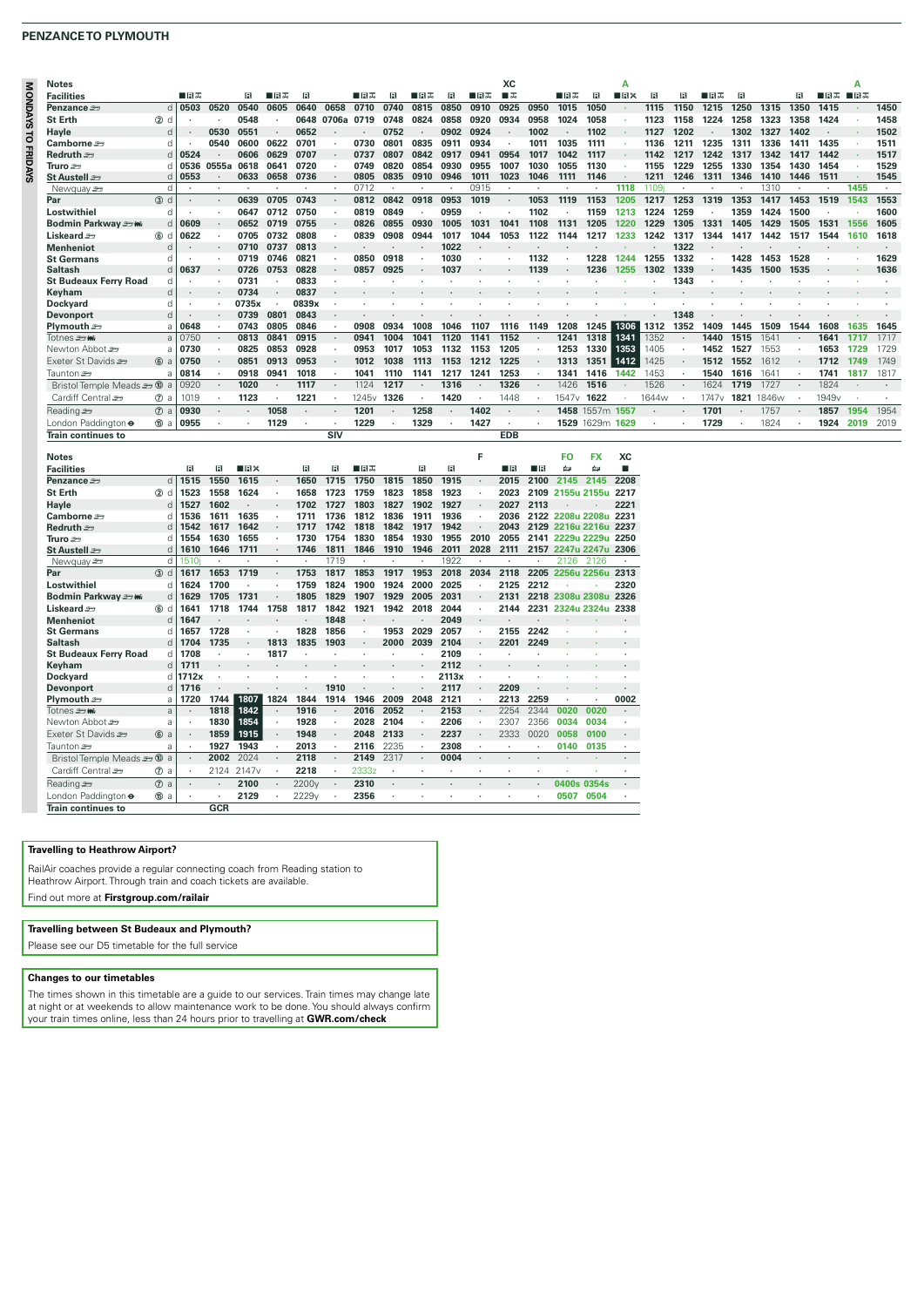| <b>Facilities</b>            |                |                 | R     | ∎⊟ਨ       | в            |       | ∎⊞ਡ       |           | ∎⊪ਸ਼ਨ     |            | B.   | ⊞ਸ਼ਨ |        | ∎⊞ऊ  |      | ■日素 ■日素 |      |      | ∎в≂  | в    | ∎в≖  |      | ■日本 ■日本 |      | в         | в    |
|------------------------------|----------------|-----------------|-------|-----------|--------------|-------|-----------|-----------|-----------|------------|------|------|--------|------|------|---------|------|------|------|------|------|------|---------|------|-----------|------|
| Penzance =                   |                | $d$ 0515        | 0540  | 0612      | 0640         | 0650  | 0710      | 0740      | 0815 0841 |            | 0852 | 0912 | 0950   | 1015 | 1045 |         | 1112 | 1150 | 1218 | 1250 | 1310 | 1350 | 1420    | 1445 | 1515      | 1550 |
| St Erth                      | $Q$ d          |                 | 0549  |           | 0649         | 0658a | 0719      | 0749      |           | 0825 0849a | 0900 | 0922 | 0958   | 1025 | 1054 |         | 1122 | 1159 | 1228 | 1259 | 1319 | 1359 | 1429    | 1454 | 1523      | 1559 |
| Hayle                        | $\mathsf{d}$   |                 | 0553  |           | 0653         |       | 0723      | 0753      |           |            | 0904 | 0926 | 1002   |      | 1058 | $\cdot$ | 1126 | 1203 |      | 1303 | 1323 | 1403 |         | 1459 | 1527      | 1603 |
| Camborne                     |                | $d$ 0532        | 0602  | 0629      | 0702         |       | 0733      | 0802      | 0836      |            | 0913 | 0936 | 1011   | 1036 | 1107 |         | 1136 | 1212 | 1239 | 1312 | 1333 | 1412 | 1440    | 1508 | 1536 1612 |      |
| Redruth $\equiv$             |                | $d$ 0538        | 0608  | 0636      | 0708         |       |           | 0740 0808 | 0843      |            | 0919 | 0943 | 1017   | 1043 | 1113 |         | 1143 | 1218 | 1246 | 1318 | 1340 | 1418 | 1447    | 1515 | 1542 1618 |      |
| Truro se                     |                | 0550a 0620 0648 |       |           | 0720         |       | 0752 0820 |           | 0856      |            | 0931 | 0956 | 1030   | 1056 | 1125 |         | 1156 | 1230 | 1259 | 1330 | 1352 | 1430 | 1500    | 1528 | 1554      | 1630 |
| St Austell <b>s</b>          |                |                 |       | 0636 0705 | 0736         |       | 0808      | 0836      | 0913      |            | 0947 | 1013 | 1046   | 1113 | 1141 |         | 1212 | 1246 | 1315 | 1346 | 1408 | 1446 | 1516    | 1544 | 1610 1646 |      |
| Newquay stra                 |                |                 |       |           | $\mathbf{r}$ |       |           | 0748      |           |            |      |      |        |      |      | 1115    |      |      |      |      | 1310 |      |         |      | 1508      |      |
| Par                          | $(3)$ d        |                 | 0643  | 0712      | 0743         |       | 0815      | 0843      | 0920      |            | 0954 | 1020 | 1053   | 1120 | 1148 | 1203    | 1220 | 1253 | 1323 | 1353 | 1416 | 1453 | 1523    | 1552 | 1617 1653 |      |
| Lostwithiel                  |                |                 | 0649  |           | 0749         |       |           | 0850      |           |            | 1000 |      | 1059   |      | 1154 |         | 1227 | 1259 |      | 1359 | 1423 | 1459 |         | 1559 | 1623 1659 |      |
| <b>Bodmin Parkway</b>        |                |                 | 0655  | 0724      | 0755         |       | 0827      | 0856      | 0932      |            | 1006 | 1032 | 1105   | 1132 | 1200 | 1216    | 1234 | 1305 | 1335 | 1405 | 1430 | 1505 | 1535    | 1606 | 1629 1705 |      |
| Liskeard $\equiv$            | 6d             |                 | 0708  | 0737      | 0808         |       | 0840      | 0910      | 0946      |            | 1018 | 1046 | 1118   | 1146 | 1213 | 1229    | 1247 | 1318 | 1348 | 1418 | 1443 | 1518 | 1548    | 1619 | 1642 1718 |      |
| <b>Menheniot</b>             | d              |                 | 0713  |           | 0813         |       |           |           |           |            | 1024 |      |        |      |      |         |      | 1323 |      |      |      |      |         |      | 1647      |      |
| <b>St Germans</b>            |                |                 | 0720  | 0748      | 0821         |       | 0851      | 0921      |           |            | 1031 |      | 1129   |      | 1224 |         |      | 1330 |      | 1429 | 1454 | 1529 |         | 1630 | 1655 1729 |      |
| <b>Saltash</b>               |                |                 | 0727  | 0755      | 0828         |       | 0858      | 0928      |           |            | 1038 |      | 1136   |      | 1232 | $\cdot$ | 1302 | 1337 |      | 1436 | 1501 | 1536 |         | 1637 | 1702 1736 |      |
| <b>St Budeaux Ferry Road</b> |                |                 | 0732  |           | 0833         |       |           |           |           |            |      |      |        |      |      |         |      | 1341 |      |      |      |      |         |      | 1707      |      |
| Keyham                       | d              |                 | 0735  |           | 0836         |       |           |           |           |            |      |      |        |      |      |         |      |      |      |      |      |      |         |      | 1710      |      |
| Dockyard                     |                |                 | 0738x |           | 0839x        |       |           |           |           |            |      |      |        |      |      |         |      |      |      |      |      |      |         |      | 1713x     |      |
| Devonport                    |                |                 | 0741  |           | 0842         |       |           |           |           |            |      |      |        |      |      |         |      | 1346 |      |      |      |      |         |      | 1716      |      |
| Plymouth $\mathfrak{m}$      | $\overline{a}$ |                 | 0745  | 0806      | 0846         |       | 0909      | 0937      | 1009      |            | 1048 | 1109 | 1145   | 1209 | 1241 | 1253    | 1312 | 1350 | 1411 | 1445 | 1511 | 1546 | 1611    | 1647 | 1721 1745 |      |
| Totnes <i>a</i> mown         | a              |                 | 0814  | 0840      | 0916         |       | 0940      | 1018      | 1040      |            | 1117 | 1140 | $\sim$ | 1240 | 1310 |         | 1341 |      | 1441 | 1516 | 1540 | 1615 | 1641    | 1718 |           | 1816 |
| Newton Abbot                 | a              |                 | 0826  | 0852      | 0928         |       | 0953      | 1030      | 1052      |            | 1129 | 1152 |        | 1252 | 1322 | 1331    | 1353 |      | 1453 | 1528 | 1552 | 1627 | 1653    | 1730 |           | 1828 |
| Exeter St Davids             | 6 a            |                 | 0852  | 0913      | 0953         |       | 1013      | 1100      | 1113      |            | 1154 | 1214 |        | 1313 | 1358 | 1351    | 1413 |      | 1513 | 1554 | 1613 | 1653 | 1715    | 1751 |           | 1854 |
| Taunton æ                    | a              |                 | 0918  | 0942      | 1018         |       | 1042      |           | 1142      |            | 1219 | 1242 |        | 1342 |      |         | 1442 |      | 1542 | 1619 | 1641 | 1718 | 1743    | 1822 |           | 1930 |
| Bristol Temple Meads = 10 a  |                |                 | 1015  |           | 1116         |       | 1124      |           |           |            | 1316 | 1324 |        | 1426 |      |         | 1616 |      | 1624 | 1720 | 1726 | 1816 | 1826    | 1926 |           | 2016 |

 Cardiff Central ¬ Ć a **· 1122 · 1222 ·** 1245v **· · · 1412** 1445v **·** 1545v **· ·** 1720 **·** 1746v **1821** 1846v **1921** 1947v 2045v **· ·** Reading <del>의</del> ⑦ a│ **1101 1200 1259 1359 1500 1531 1600 1659 1800 1859 2002** London Paddington ● ⑮ a │ 1129 1229 1329 1429 1529 1629 1729 1829 1929 2026

| <b>Notes</b>                 |                |              |                   |                |      |            |         |      |                      |      |                |                      | XC             |
|------------------------------|----------------|--------------|-------------------|----------------|------|------------|---------|------|----------------------|------|----------------|----------------------|----------------|
| <b>Facilities</b>            |                |              | ∎в≖               | ⊟ਸ਼ਨ           | в    | ∎⊟ਨ        | ∎в≖     | R    |                      | R    |                |                      | ■              |
| Penzance so                  |                | $\mathsf{d}$ | 1620              | 1645           | 1715 | ×          | 1750    | 1815 | 1858                 | 1930 | 2043           | ×,                   | 2130           |
| <b>St Erth</b>               | $\circled{2}$  | d            | 1629              | 1654           | 1724 | ٠          | 1759    | 1823 | 1906a                | 1939 | 2051           | $\cdot$              | 2139           |
| Hayle                        |                | d            |                   | 1658           | 1728 | ٠          | 1803    | 1827 | $\cdot$              | 1943 | 2055           | $\blacksquare$       | ٠              |
| Camborne =                   |                | d            | 1640              | 1708           | 1737 | ٠          | 1813    | 1836 | ٠                    | 1952 | 2104           | ٠                    | ×              |
| Redruth =                    |                | d            | 1647              | 1715           | 1743 | ٠          | 1820    | 1843 | ٠                    | 1958 | 2111           | $\blacksquare$       | 2156           |
| Truro so                     |                | d            | 1700              | 1727           | 1755 | ٠          | 1832    | 1855 | ٠                    | 2010 | 2123           | $\cdot$              | 2208           |
| St Austell s                 |                | d            | 1716              | 1743           | 1811 | ٠          | 1848    | 1911 | $\cdot$              | 2026 | 2139           | ٠                    | 2225           |
| Newquay s                    |                | d            |                   |                |      | 1730       | ×       |      | ٠                    | 1911 |                | 2120                 |                |
| Par                          | (3)            | d            | 1723              | 1750           | 1818 | 1828       | 1855    | 1918 | $\ddot{\phantom{0}}$ | 2033 | 2146           | 2212                 |                |
| Lostwithiel                  |                | d            |                   | 1757           | 1824 |            | 1902    | 1925 | ٠                    | 2039 | 2153           | 2219                 |                |
| <b>Bodmin Parkway sawi</b>   |                | d            | 1735              | 1804           | 1830 | 1841       | 1909    | 1931 | ٠                    | 2045 | 2159           | 2225                 | 2242           |
| Liskeard                     | $6$            | d            | 1748              | 1817           | 1843 | 1900       | 1923    | 1945 | ٠                    | 2102 | 2212           | 2238                 | 2254           |
| <b>Menheniot</b>             |                | d            | ٠                 | ٠              |      | ٠          | $\cdot$ | ٠    | ٠                    | 2107 | $\cdot$        | 2243                 | ×              |
| <b>St Germans</b>            |                | d            | $\cdot$           | 1828           | 1854 | ×          |         | 1956 | ٠                    | 2115 | 2223           | 2251                 | $\cdot$        |
| <b>Saltash</b>               |                | d            | ٠                 | 1835           | 1901 | ٠          | ٠       | 2003 | ٠                    | 2122 | 2230           | 2258                 | $\blacksquare$ |
| <b>St Budeaux Ferry Road</b> |                | d            |                   |                |      |            |         |      | ٠                    | 2126 | $\cdot$        | 2302                 | ł.             |
| Keyham                       |                | d            | ×,                | $\blacksquare$ | ٠    | ٠          | ٠       |      | ٠                    | 2129 | $\blacksquare$ | 2304                 | $\blacksquare$ |
| <b>Dockyard</b>              |                | d            |                   |                |      |            |         | ٠    | ٠                    | 2132 | ٠              | 2305x                | ï              |
| <b>Devonport</b>             |                | d            |                   | ٠              | ٠    |            | ٠       | ٠    | ٠                    | 2135 | $\blacksquare$ | 2308                 | ٠              |
| Plymouth s                   |                | a            | 1811              | 1845           | 1910 | 1923       | 1947    | 2012 | ٠                    | 2140 | 2240           | 2314                 | 2318           |
| Totnes. <del>≊ M</del> u     |                | a            | 1842              | 1916           | ٠    | 1956       | 2016    | 2048 | ٠                    | 2219 | $\blacksquare$ | ٠                    |                |
| Newton Abbot                 |                | a            | 1854              | 1928           |      | 2008       | 2028    | 2101 | ٠                    | 2231 |                |                      |                |
| Exeter St Davids             | $6$            | a            | 1916              | 1954           | ٠    | 2033       | 2048    | 2130 |                      | 2307 | ٠              | $\ddot{\phantom{0}}$ | ٠              |
| Taunton <i>s</i> ⊟           |                | a            | 1944              | 2018           | ٠    | 2057       | 2117    | ٠    | ٠                    |      | ٠              | ٠                    | ٠              |
| Bristol Temple Meads = 10    |                | a            | 2024              | 2125           | ٠    | 2143       | 2149    | ٠    |                      |      | ٠              | ٠                    |                |
| Cardiff Central              | $^{\circ}$     | a            | 2145 <sub>v</sub> | 2227           | ٠    | ٠          | 2301    | ٠    | ٠                    | ٠    | ٠              | ٠                    | $\cdot$        |
| Reading                      | (7)            | a            | 2115              | 2143           | ٠    | ٠          | 2311    |      |                      | ٠    | $\blacksquare$ | $\blacksquare$       | $\blacksquare$ |
| London Paddington $\Theta$   | $^{\circledR}$ | a            | 2139              | 2209           |      |            | 2342    |      |                      |      | ٠              | ٠                    | ٠              |
| <b>Train continues to</b>    |                |              |                   |                |      | <b>BPW</b> |         |      | SIV                  |      |                |                      |                |

**Train continues to SIV SIV SIV** 

#### **Travelling to Heathrow Airport?**

RailAir coaches provide a regular connecting coach from Reading station to Heathrow Airport. Through train and coach tickets are available. Find out more at **Firstgroup.com/railair**

#### **Travelling between St Budeaux and Plymouth?**

Please see our D5 timetable for the full service

#### **Changes to our timetables**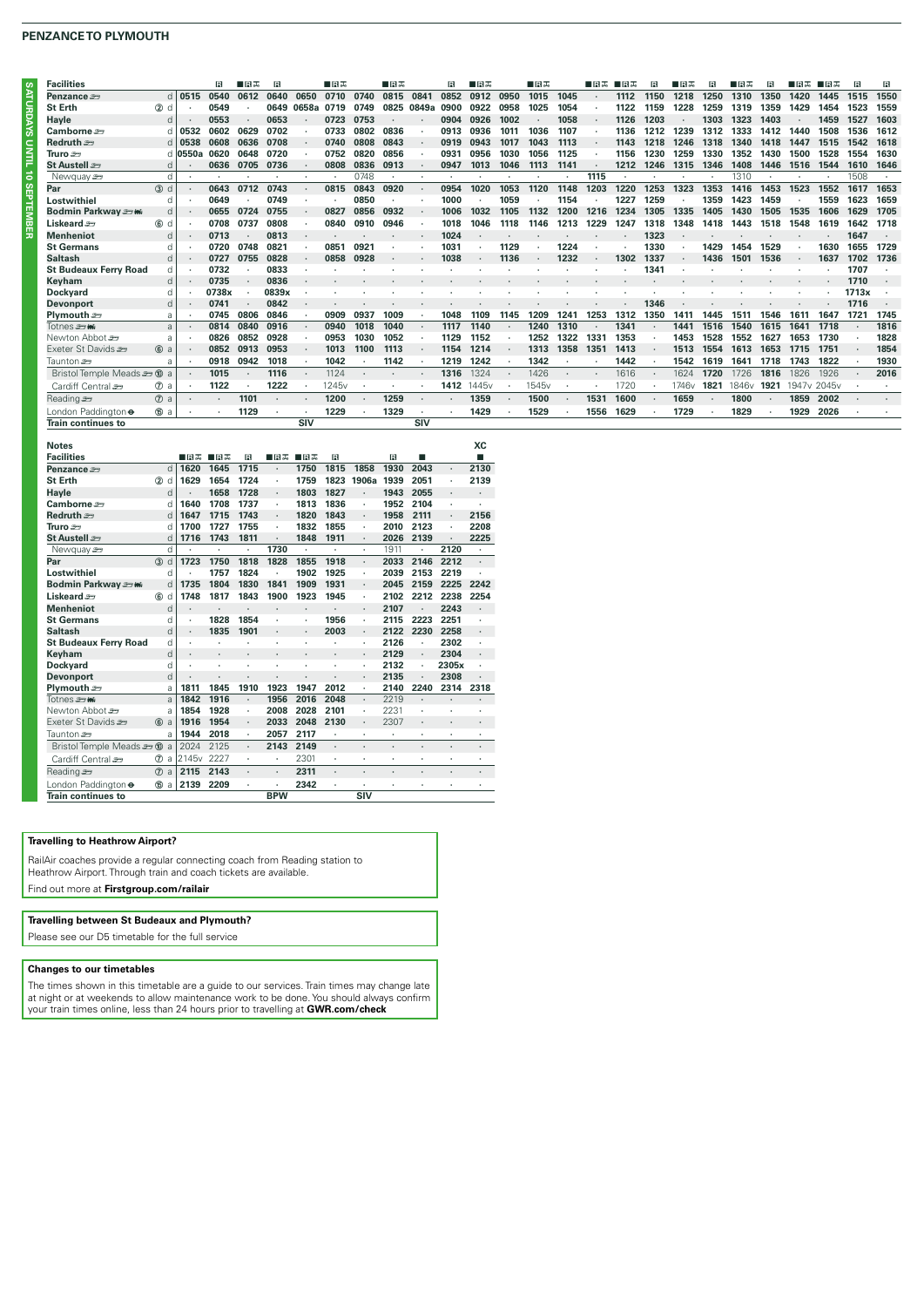| <b>Facilities</b>            |                  |         | в     | ∎⊓ਸਨ    | R     |         | ∎в≖               | R    | ∎⊓ਸਨ |            | в    | ∎⊓ਸਨ              |      | ■⊓ਸਨ              | в    | R      | R    | ⊟⊓੩≖              | R    | R     | R    | ■日素               |      | R     | R    | ∎Ba  |
|------------------------------|------------------|---------|-------|---------|-------|---------|-------------------|------|------|------------|------|-------------------|------|-------------------|------|--------|------|-------------------|------|-------|------|-------------------|------|-------|------|------|
| Penzance some                | $\mathsf{d}$     | 0515    | 0540  | 0612    | 0640  | 0650    | 0710              | 0740 | 0815 | 0841       | 0852 | 0912              | 0950 | 1015              | 1050 | 1115   | 1150 | 1218              | 1250 | 1315  | 1350 | 1420              | 1450 | 1515  | 1550 | 1620 |
| <b>St Erth</b>               | $Q$ d            |         | 0549  |         | 0649  | 0658a   | 0719              | 0749 | 0825 | 0849a      | 0900 | 0922              | 0958 | 1025              | 1059 | 1123   | 1159 | 1228              | 1259 | 1323  | 1359 | 1429              | 1458 | 1523  | 1559 | 1629 |
| Hayle                        | d                |         | 0553  |         | 0653  |         | 0723              | 0753 |      |            | 0904 | 0926              | 1002 |                   | 1103 | 1127   | 1203 |                   | 1303 | 1327  | 1403 |                   | 1502 | 1527  | 1603 |      |
| Camborne $\equiv$            | d.               | 0532    | 0602  | 0629    | 0702  |         | 0733              | 0802 | 0836 |            | 0913 | 0936              | 1011 | 1036              | 1112 | 1136   |      | 1239              | 1312 | 1336  | 1412 | 1440              | 1511 | 1536  | 1612 | 1640 |
| Redruth $\equiv$             | d                | 0538    | 0608  | 0636    | 0708  |         | 0740              | 0808 | 0843 |            | 0919 | 0943              | 1017 | 1043              | 1118 | 1142   | 1218 | 1246              | 1318 | 1342  | 1418 | 1447              | 1517 | 1542  | 1618 | 1647 |
| Truro s                      | d.               | 0550a   | 0620  | 0648    | 0720  |         | 0752              | 0820 | 0856 |            | 0931 | 0956              | 1030 | 1056              | 1130 | 1154   | 1230 | 1259              | 1330 | 1354  | 1430 | 1500              | 1530 | 1554  | 1630 | 1700 |
| St Austell                   | d.               |         | 0636  | 0705    | 0736  |         | 0808              | 0836 | 0913 |            | 0947 | 1013              | 1046 | 1113              | 1146 | 1210   | 1246 | 1315              | 1346 | 1410  | 1446 | 1516              | 1546 | 1610  | 1646 | 1716 |
| Newquay <del>so</del>        | d                |         |       |         |       |         |                   | 0748 |      |            |      |                   |      | 1020              |      |        |      |                   |      | 1310  |      |                   |      | 1510  |      |      |
| Par                          | $\circled{3}$ d  |         | 0643  | 0712    | 0743  |         | 0815              | 0843 | 0920 |            | 0954 | 1020              | 1053 | 1120              | 1153 | 1217   | 1253 | 1323              | 1353 | 1417  | 1453 | 1523              | 1553 | 1617  | 1653 | 1723 |
| Lostwithiel                  | d                |         | 0649  |         | 0749  |         |                   | 0850 |      |            | 1000 |                   | 1059 |                   | 1159 |        | 1259 |                   | 1359 | 1423  | 1459 |                   | 1559 | 1623  | 1659 |      |
| <b>Bodmin Parkway Some</b>   | d                | $\cdot$ | 0655  | 0724    | 0755  |         | 0827              | 0856 | 0932 |            | 1006 | 1032              | 1105 | 1132              | 1205 | 1229   | 1305 | 1335              | 1405 | 1429  | 1505 | 1535              | 1605 | 1629  | 1705 | 1735 |
| Liskeard $\equiv$            | 6d               |         | 0708  | 0737    | 0808  |         | 0840              | 0910 | 0946 |            | 1018 | 1046              | 1118 | 1146              | 1218 | 1241   | 1318 | 1348              | 1418 | 1442  | 1518 | 1548              | 1618 | 1642  | 1718 | 1748 |
| <b>Menheniot</b>             | d                |         | 0713  |         | 0813  |         |                   |      |      |            | 1024 |                   |      |                   |      |        | 1323 |                   |      |       |      |                   |      | 1647  |      |      |
| <b>St Germans</b>            | d                |         | 0720  | 0748    | 0821  |         | 0851              | 0921 |      |            | 1031 |                   | 1129 |                   | 1229 | 1252   | 1330 |                   | 1429 | 1453  | 1529 |                   | 1629 | 1655  | 1729 |      |
| <b>Saltash</b>               | $\mathsf{d}$     | $\cdot$ | 0727  | 0755    | 0828  | $\cdot$ | 0858              | 0928 |      |            | 1038 |                   | 1136 |                   | 1236 | 1259   | 1337 |                   | 1436 | 1500  | 1536 |                   | 1636 | 1702  | 1736 |      |
| <b>St Budeaux Ferry Road</b> | d.               |         | 0732  |         | 0833  |         |                   |      |      |            |      |                   |      |                   |      |        | 1341 |                   |      |       |      |                   |      | 1707  |      |      |
| Keyham                       | d                | $\cdot$ | 0735  |         | 0836  |         |                   |      |      |            |      |                   |      |                   |      |        |      |                   |      |       |      |                   |      | 1710  |      |      |
| <b>Dockyard</b>              | d                |         | 0738x |         | 0839x |         |                   |      |      |            |      |                   |      |                   |      |        |      |                   |      |       |      |                   |      | 1713x |      |      |
| <b>Devonport</b>             | d                |         | 0741  | $\cdot$ | 0842  |         |                   |      |      |            |      |                   |      |                   |      |        | 1346 |                   |      |       |      |                   |      | 1716  |      |      |
| Plymouth $\equiv$            | a                |         | 0745  | 0806    | 0846  |         | 0909              | 0937 | 1009 |            | 1048 | 1109              | 1145 | 1209              | 1245 | 1308   | 1350 | 1411              | 1445 | 1509  | 1546 | 1611              | 1645 | 1721  | 1745 | 1811 |
| Totnes and www               | a                |         | 0814  | 0840    | 0916  |         | 0940              |      | 1040 |            | 1117 | 1140              |      | 1240              | 1318 | 1341   |      | 1441              | 1516 | 1540  | 1615 | 1641              | 1718 |       | 1816 | 1842 |
| Newton Abbot                 | a                |         | 0826  | 0852    | 0928  |         | 0953              |      | 1052 |            | 1129 | 1152              |      | 1252              | 1330 | 1353   |      | 1453              | 1528 | 1552  | 1627 | 1653              | 1730 |       | 1828 | 1854 |
| Exeter St Davids             | 6a               |         | 0852  | 0913    | 0953  |         | 1013              |      | 1113 |            | 1154 | 1214              |      | 1313              | 1351 | 1413   |      | 1513              | 1554 | 1613  | 1653 | 1715              | 1751 |       | 1854 | 1916 |
| Taunton <del>உ</del>         | a                |         | 0918  | 0942    | 1018  |         | 1042              |      | 1142 |            | 1219 | 1242              |      | 1342              | 1419 | 1442   |      | 1542              | 1619 | 164   | 1718 | 1743              | 1822 |       | 1930 | 1944 |
| Bristol Temple Meads = 10 a  |                  |         | 1015  |         | 1116  |         | 1124              |      |      |            | 1316 | 1324              |      | 1426              | 1516 | 1616aa |      | 1624              | 1720 | 1726  | 1816 | 1826              |      |       | 2016 | 2024 |
| Cardiff Central              | $\circledcirc$ a |         | 1122  |         | 1222  |         | 1245 <sub>v</sub> |      |      |            | 1412 | 1445 <sub>v</sub> |      | 1545 <sub>v</sub> | 1621 | 1720aa |      | 1746 <sub>v</sub> | 1821 | 1846w | 1921 | 1947 <sub>v</sub> |      |       |      | 2145 |
| Reading s                    | $\circledcirc$ a |         |       | 1101    |       |         | 1200              |      | 1259 |            |      | 1359              |      | 1500              |      | 1600   |      | 1659              |      | 1800  |      | 1859              | 2002 |       |      | 2115 |
| London Paddington $\Theta$   | ⑮ a              |         |       | 1129    |       |         | 1229              |      | 1329 |            |      | 1429              |      | 1529              |      | 1629   |      | 1729              |      | 1829  |      | 1929              | 2026 |       |      | 2139 |
| <b>Train continues to</b>    |                  |         |       |         |       | SIV     |                   |      |      | <b>SIV</b> |      |                   |      |                   |      |        |      |                   |      |       |      |                   |      |       |      |      |

#### **Notes XC Facilities** \$ \$ s \$ | \$ \$ s s **Penzance**  $\Rightarrow$  d **1650 1715 1750 1815 1858 1930 2043 · 2130**<br>**St Erth 2139 2051 · 2139 St Erth**  $\begin{bmatrix} 2 & 0 & 1859 & 1724 & 1759 & 1823 & 1906a & 1939 & 2051 \end{bmatrix}$ <br> **Hayle**  $\begin{bmatrix} 1 & 1703 & 1728 & 1803 & 1827 & \end{bmatrix}$  1943 2055 **Hayle** d **1703 1728 1803 1827 · 1943 2055 · · Camborne**  $\Rightarrow$  d **1712 1737 1813 1836 ·** 1952 **2104 · · · Redruth**  $\Rightarrow$  d **1718 1743 1820 1843 ·** 1958 **2111 ·** 2156<br>**Truro**  $\Rightarrow$  d **1730 1755 1832** 1855 · 2010 2123 · 2208 **Redruth** <del>o</del> d 1718 1743 1820 1843 · 1958 2111 · 2156<br>**Truro** <del>o</del> d 1730 1755 1832 1855 · 2010 2123 · 2208 **Truro** ¬ d **1730 1755 1832 1855 · 2010 2123 · 2208 St Austell Fig. 2225**<br>
Newquay **Fig. 2225**<br> **d** 1710<br> **1908 2120 Par b**  $\frac{d}{dx}$  **·** 1710 **· · ·** 1908 **· 2120 Par 9 1753 1818 1855 1918 · 2033 2146 2212 Par** Ă d **1753 1818 1855 1918 · 2033 2146 2212 ·** 1925 - 2039 2153 2219 - 10| 1759 1824 1902 1925 - 2039 2153<br>1909 - Bodmin Parkway هو العديد العديد ال **Liskeard**  $\equiv$  **6** d **1818 1843 1923 1945 · 2102 2212 2238 2254 Menheniot · 2243 Menheniot** d **· · · · · 2107 · 2243 · St Germans** d **1829 1854 · 1956 · 2115 2223 2251**<br> **Saltash** d **1836 1901 · 2003** · **2122 2230 2258 Saltash** d **1836 1901 · 2003 · 2122 2230 2258 · St Budeaux Ferry Road** d **· · · · · · 2126 · 2302 · ·** *8202* **· ·** *2129* **· 2304 · Keyham** d **· · · · · 2129 · 2304 · Dockyard** d **· · · · · 2132x · 2305x · Devonport** d **· · · · · 2135 · 2308 · Plymouth**<br> **Plymouth**<br> **Cotnes and <br>
<b>Cotnes and Cotter About and 1916**<br> **Rewton Abbot and 1928**<br> **a 1928 2028 2101 ·** 2231 Totnes ¬> a **1916 · 2016 2048 ·** 2219 **· · ·** Newton Abbot ¬ a **1928 · 2028 2101 ·** 2231 **· · · Exeter St Davids <del>or</del> a <b>a 2021 2048 2130 ·** 2307<br> **Bristol Temple Meads or @ a 2125 ·** 2149 Taunton ¬ a **2021 · 2117 · · · · · ·** Bristol Temple Meads ¬ĉ a **2125 · 2149 · · · · · · Cardiff Central <del>as</del>**  $\begin{array}{ccc} \hline \circ & \circ & \circ & \circ & 2227 & \cdots & 2301 \\ \hline \text{Reading} & \text{F2} & \text{O2} & \text{P2} & \text{P2} & \text{P2} & \text{P2} \end{array}$ **Reading**  $\Rightarrow$  **0 a ·**  $\frac{L \text{ondon} \cdot \text{Paddington} \rightarrow \text{O} \cdot \text{O}}{\text{Train} \cdot \text{continuous} \cdot \text{to}}$ **Train continues to**

#### **Travelling to Heathrow Airport?**

RailAir coaches provide a regular connecting coach from Reading station to Heathrow Airport. Through train and coach tickets are available. Find out more at **Firstgroup.com/railair**

**Travelling between St Budeaux and Plymouth?**

Please see our D5 timetable for the full service

#### **Changes to our timetables**